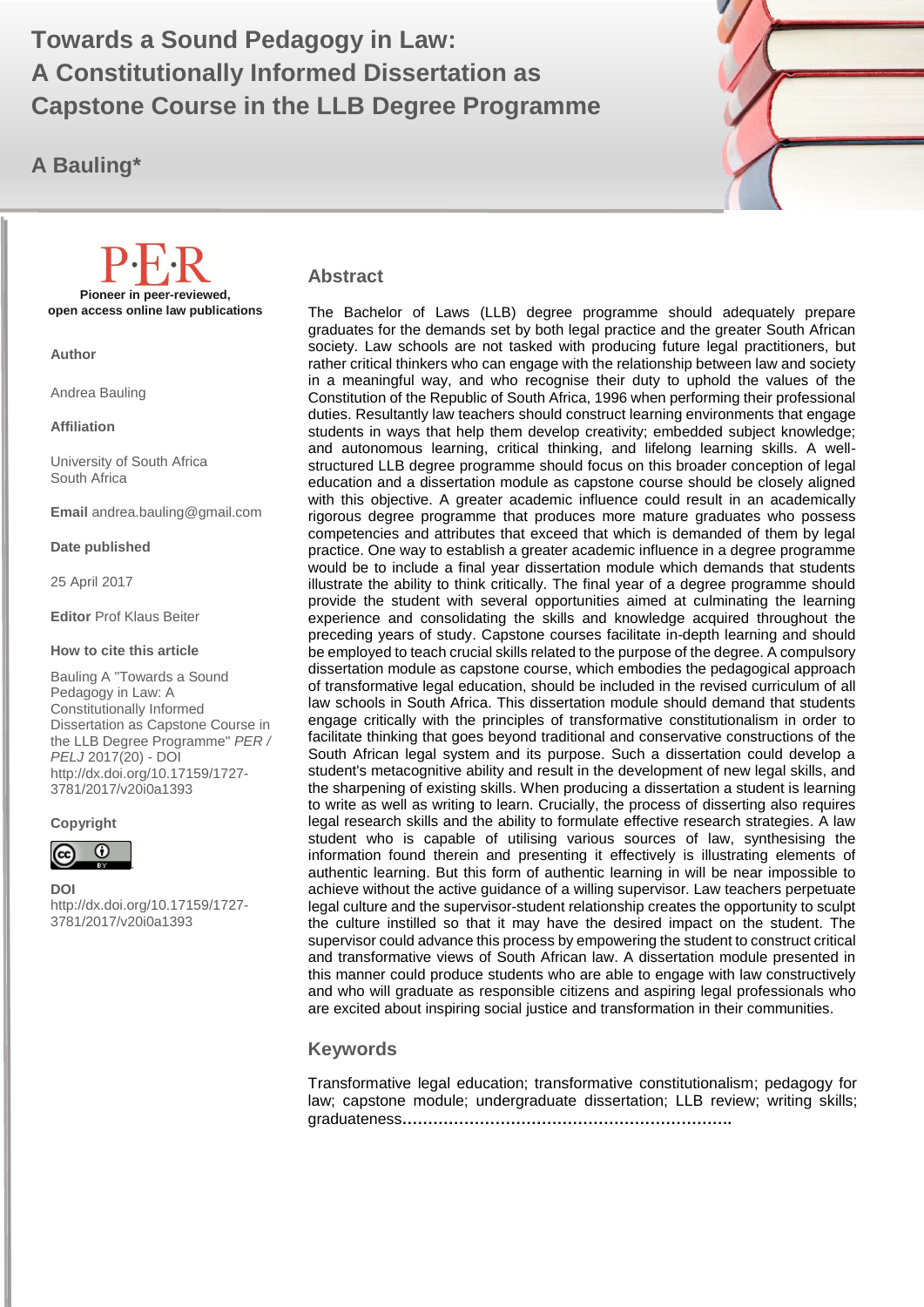# **1 Introduction and background**

Extraordinary levels of knowledge and competence are expected of the 21<sup>st</sup> century graduate because of the outstanding quality of the resources available.<sup>1</sup> Accordingly, educational practices must be re-imagined assiduously in attempts to produce proficient citizens willing to take up the moral and ethical responsibility to develop the society they will serve as graduates. In order to prepare graduates adequately law teachers are tasked with constructing learning environments that engage students in ways that help them develop embedded subject knowledge, problem identification and solving capabilities, and lifelong learning skills.<sup>2</sup> The process of writing a dissertation provides the opportunity to refine these skills. Embracing a problem-centred teaching and learning strategy that relies on the constructivist pedagogical hypothesis that learning is a result of social and cognitive exchanges<sup>3</sup> may be successfully implemented in an undergraduate dissertation module.

Research activities such as dissertations at undergraduate level have enticed little academic attention, both internationally and locally. This disregard is startling, since the dissertation provides the opportunity to acquire and develop a plethora of skills which include generic and academic skills, and those prized by South African legal practice. In this contribution I explore the notion of a compulsory and comprehensive final year dissertation, informed by the *Constitution of the Republic of South Africa*, 1996 (*Constitution*), as a capstone course of the South African Bachelor of Laws (LLB) degree. I argue that the value of such a dissertation is immeasurable and, if presented congruently with the principles and methodology of transformative legal education (TLE), it could ultimately lead to the graduation of prospective legal practitioners who are responsible for their own learning. I will further argue that the dissertation could be a learning tool used to transform the legal reasoning of students by challenging them to think critically<sup>4</sup> and engage with

l Andrea Bauling. BA LLM (UP). Lecturer of Research Methodology for Law Students and Foundations of South African Law, University of South Africa. Email: baulia@unisa.ac.za. Initial research for this contribution was presented on 14 January 2014 at the Southern African Law Teachers' Conference held at WITS, Johannesburg. I wish to thank all those in attendance, the reviewers of this article, as well as Irma Kroeze and Emile Zitzke for comments on an earlier draft. The usual caveats apply.

<sup>1</sup> Ramphele *Focus* 1.

<sup>2</sup> Grabinger, Dunlap and Duffield 1997 *ALT-J* 5.

<sup>3</sup> Dunlap 2005 *Educ Technol Res Dev* 65; Quinot 2012 *SALJ* 418-425.

<sup>4</sup> In this contribution I employ "critical thinking" as relational to critical legal theory (Van Marle and Modiri 2012 *SALJ* 209-219). Van Marle 2009 *Stell LR* 286-301 expounds transformative constitutionalism as an embodiment of legal critique. I use "critical thinking" as referring to both thinking about and judging law and society in order to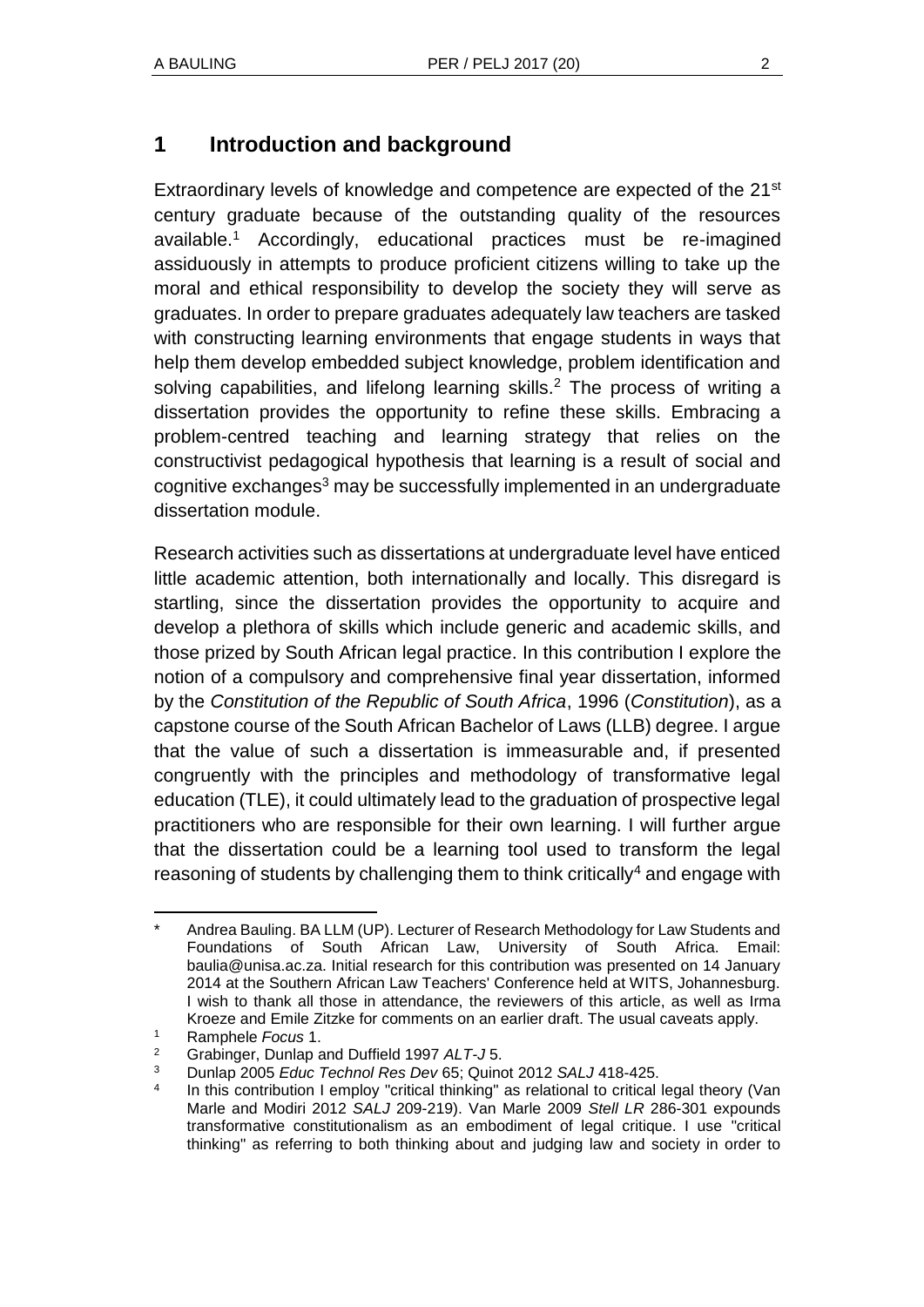legal materials on a deeper, more enriching level. This will result in graduates who are conscious of and excited by their duty to uphold the *Constitution* and its principles and to transform aspects of South African law that have remained inequitable, in order to ultimately transform the greater South African society.

The South African Council on Higher Education (CHE) is in the process of reviewing the individual LLB degrees currently presented by South African law schools in order to determine whether these are presented consistently with the Qualification Standard for the LLB degree<sup>5</sup>. The review will also evaluate how the degree should be developed in order to ultimately produce better-rounded graduates who display the graduateness attributes $6$  desired in legal practitioners. Another justification for the review is the fact that law schools have incessantly been criticised for not teaching sufficient practiceorientated skills.<sup>7</sup> The dissertation module I propose should be incorporated into the LLB curriculum at all law schools in South Africa, regardless of the form the degree programme will ultimately take upon recommendation by the review panel.

All law teachers in South Africa have first-hand experience of the "articulation gap<sup>"8</sup> illustrated by first-year students who are under-prepared for tertiary education.<sup>9</sup> Unfortunately most existing skills courses in South African LLB degree programmes are insufficient to close this gap and consequently large numbers of graduates enter legal practice without mastering the basic skills required of legal practitioners.

challenge the validity of law and the status quo; the ability to evaluate law from within its innately political milieu; and providing suggestions for circumventing these existing challenges entrenched in South African law (Van Marle and Modiri 2012 *SALJ* 210-217). This mode of critiquing should take place alongside an acknowledgement of the postapartheid context, which should address the unique historical challenges experienced under South African law.

<sup>5</sup> Chosi *et al* 2015 http://www.che.ac.za/sites/default/files/LLB%20Qualification% 20Standards\_% 20 LLB%20final%20version\_20150921\_3.pdf. CHE 2016 http://www.che.ac.za/che\_online\_accreditation\_system/national\_reviews\_system.

 $6$  For a detailed exposition of the specific graduateness attributes that should be instilled in LLB graduates in South Africa, see Smith and Bauling 2013 *Stell LR* 601-617.

<sup>7</sup> Greenbaum 2012 *De Jure* 110.

<sup>8</sup> Quinot and Greenbaum 2015 *Stell LR* 33; Campbell 2014 *Stell LR* 31; Quinot 2012 *SALJ* 430.

<sup>9</sup> See Woolman, Watson and Smith 1997 *SALJ* 30-64.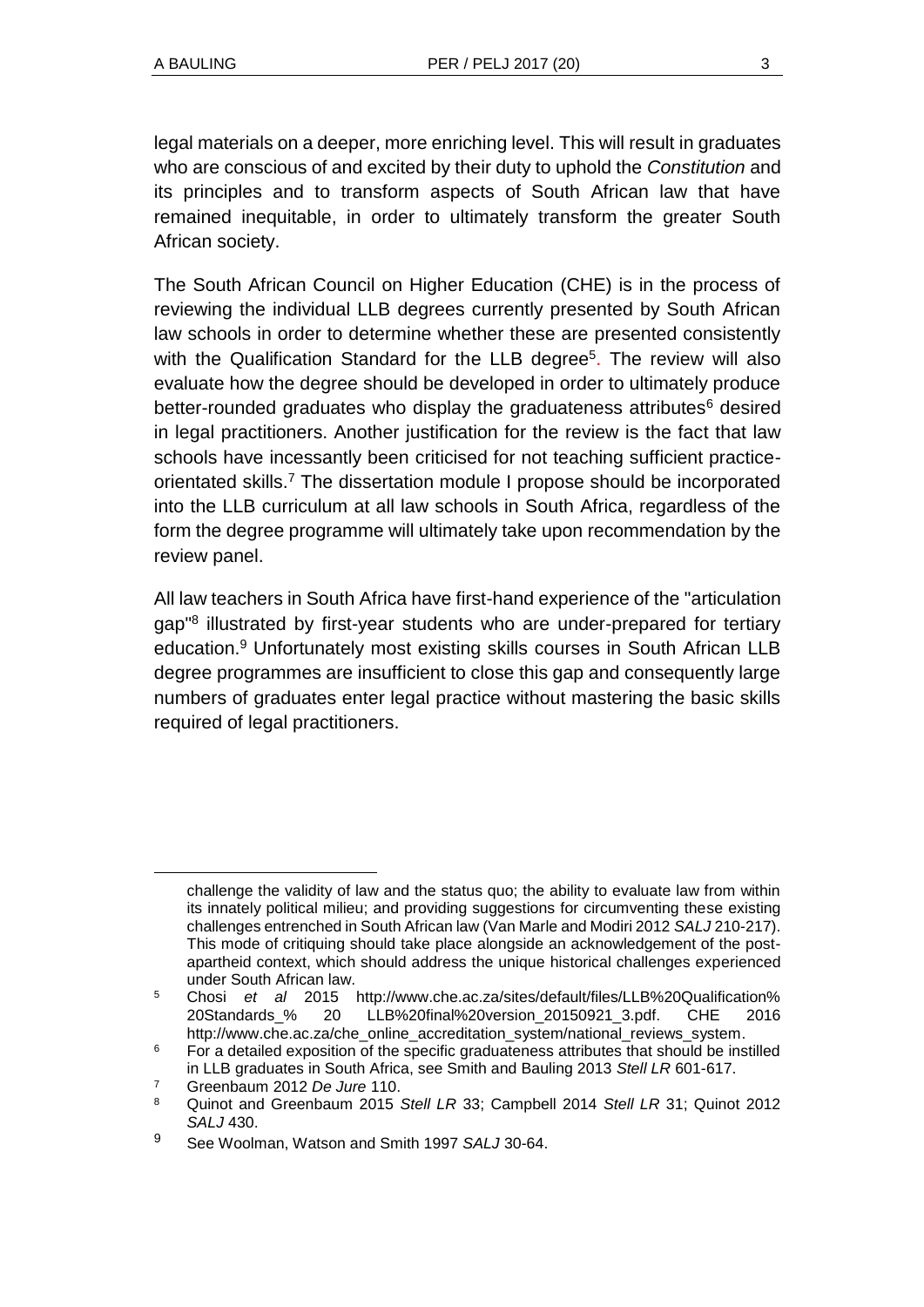Two distinct approaches to teaching law exist, and the "trade school mentality" <sup>10</sup> has been criticised harshly.<sup>11</sup> The notion that law teachers have a duty to produce "technocratic legal graduates" <sup>12</sup> or "[churn] out functionaries who can serve the current system without thinking critically",<sup>13</sup> is fundamentally flawed. Campbell calls for "a more 'academic' legal education". <sup>14</sup> The inclusion of courses from disciplines beyond law and a greater academic influence could result in an academically rigorous degree programme and produce more mature graduates who possess competencies and attributes that exceed those which are demanded by legal practice.<sup>15</sup>

One way to embed a greater academic influence in a degree programme would be to include a final-year dissertation module which demands that students illustrate the ability to think critically. Working towards social justice can be attempted only if a broad understanding of the society in question is developed. Knowledge about the world constructed in non-legal contexts will be necessary if a student is to think creatively about law and its role in a society. A well-structured LLB degree programme should focus on a broader concept of education and a dissertation module should have the same aim.

The vast majority of researchers in post-apartheid South African legal education are of the opinion that legal skills and writing skills should be taught throughout the curriculum and that the focus on the development of skills should not be present exclusively in the first year of study,  $16$  since "basic legal skills simply cannot be taught without a good theoretical base". <sup>17</sup> Congruent with this approach, persuasive arguments have been made for "writingacross-the-curriculum programmes<sup>"18</sup> which, I argue, should culminate in a

<sup>10</sup> Kennedy 1982 *J Legal Educ* 591.

<sup>11</sup> Campbell 2014 *Stell LR* 19-22; Van Marle and Modiri 2012 *SALJ* 211-212; Quinot 2012 *SALJ* 412; Zitzke 2014 *Acta Academia* 54; Quinot and Greenbaum 2015 *Stell LR* 30, 37.

<sup>12</sup> Van Marle and Modiri 2012 *SALJ* 214.

<sup>13</sup> Van Marle and Modiri 2012 *SALJ* 212.

<sup>14</sup> Campbell 2014 *Stell LR* 21, 30.

<sup>15</sup> Campbell 2014 *Stell LR* 21.

<sup>16</sup> Bangeni and Greenbaum 2013 *Per Linguam* 72, 81; Biggs and Hurter 2014 *JJS* 9, 24- 26; Broodryk 2014 *Obiter* 453-466; Broodryk and Buitendag 2015 *Obiter* 615-630; Swanepoel and Snyman-Van Deventer 2012 *Obiter* 126; Snyman-Van Deventer and Swanepoel 2013 *Stell LR* 510-527; Quinot and Greenbaum 2015 *Stell LR* 39-41; Fourie 2016 *PELJ* 11.

<sup>17</sup> Snyman-Van Deventer and Swanepoel 2013 *Stell LR* 512-513.

<sup>18</sup> Broodryk 2014 *Obiter* 453-466; Broodryk and Buitendag 2015 *Obiter* 615-630; Quinot and Greenbaum 2015 *Stell LR* 40, specifically n 62. Both the UFS and Stellenbosch University have implemented integrated approaches to teaching skills, and more specifically legal writing skills, across the whole curriculum of their respective LLB degrees. Great successes have been noted and the methodologies adopted by these law schools could be implemented by others with equally great success. In this regard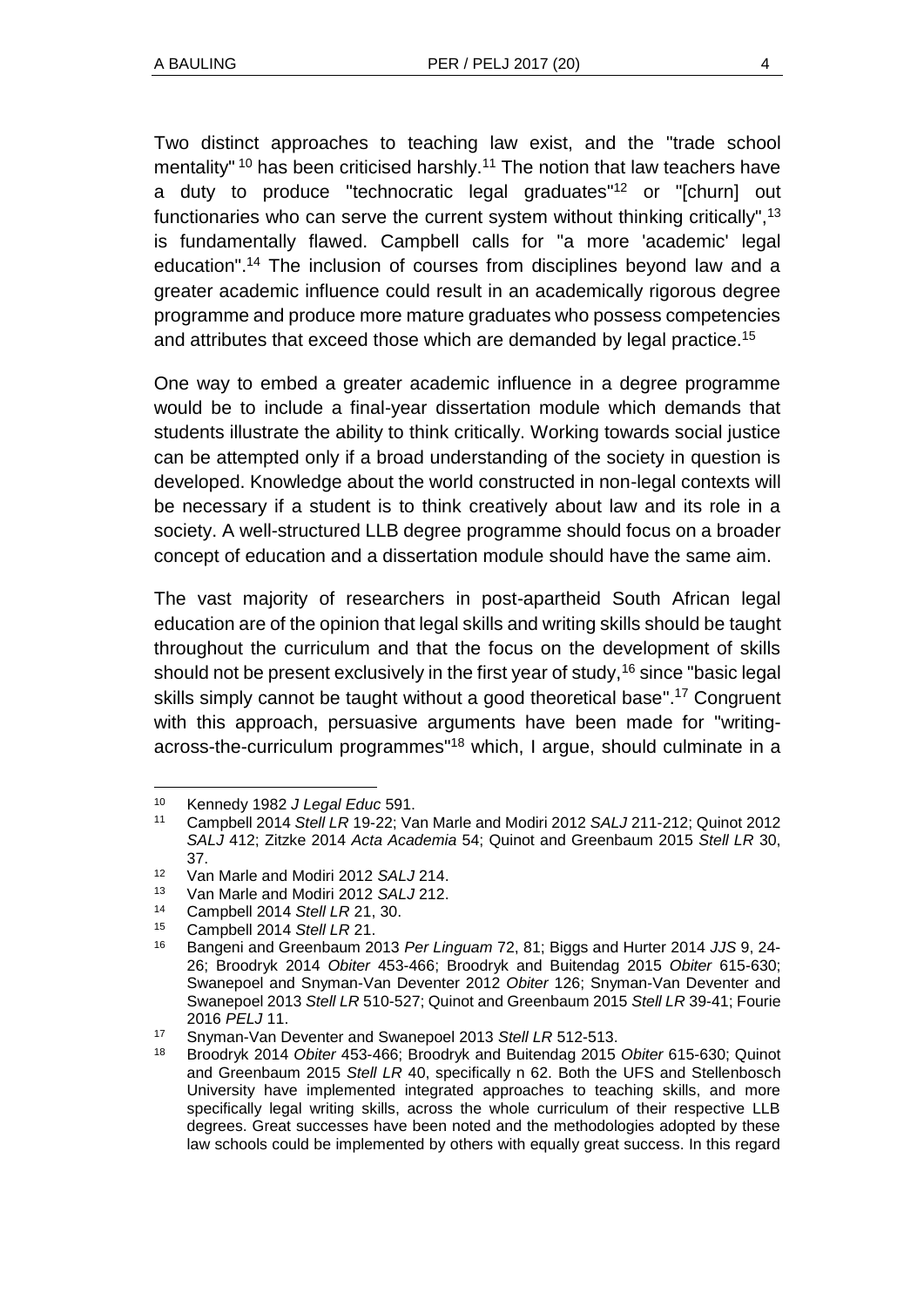dissertation module in the final year of study. Each module in the LLB curriculum should be utilised to teach referencing, critical reading, legal research, and writing and drafting skills in a manner that integrates skills development with the course content. These skills are by their nature learned in relation to one another and are often developed in combination,<sup>19</sup> since writing may be viewed as an articulation of thinking.<sup>20</sup> Skills should initially be learnt, then practised, and finally effort must be put into their maintenance until the skills in question become second nature to the student.<sup>21</sup>

Legal writing is a specialised form of academic writing.<sup>22</sup> Final-year LLB students cannot successfully complete a substantial or meaningful dissertation unless fundamental legal writing skills have been mastered before the final year of the degree. The dissertation module I suggest in this contribution is intended to follow on and be the culmination of a skills development initiative, $23$  which should be implemented in all years of the degree programme preceding the final year. I therefore presuppose that all law schools will embrace these complex strategies to facilitate and develop legal writing skills, in order to ensure the successful presentation of a dissertation module in the final year. Initialising a writing-intensive skills development approach in the first year, continuously developing these skills in conjunction with substantive law in the following years of study, and culminating the development of these skills in a final year dissertation is supported by Snyman-Van Deventer and Swanepoel.<sup>24</sup>

A great body of South African knowledge exists on the importance of pedagogies for and approaches to teaching legal writing and generic legal skills to law students.<sup>25</sup> Contributions to this crucial body of work fall beyond the scope of this contribution.

see Snyman-Van Deventer and Swanepoel 2013 *Stell LR* 510-527; Broodryk 2014 *Obiter* 453-466; Broodryk and Buitendag 2015 *Obiter* 615-630*.*

<sup>19</sup> Heringa *Legal Education* 57.

<sup>20</sup> Broodryk 2014 *Obiter* 455.

<sup>21</sup> Bangeni and Greenbaum 2013 *Per Linguam* 72, 75-76, 79; Swanepoel and Snyman-Van Deventer 2012 *Obiter* 122, 125; Snyman-Van Deventer and Swanepoel 2013 *Stell LR* 526-527; Heringa *Legal Education* 57.

<sup>22</sup> Snyman-Van Deventer and Swanepoel 2013 *Stell LR* 515.

 $23$  Generic academic skills and skills specific to legal practice as well as legal writing skills should be the focus of such an initiative.

<sup>24</sup> Snyman-Van Deventer and Swanepoel 2013 *Stell LR* 516-520.

<sup>25</sup> The contributions of the past five years include Broodryk and Buitendag 2015 *Obiter*  615-630; Broodryk 2014 *Obiter* 453-466; Biggs and Hurter 2014 *JJS* 1-30; Bangeni and Greenbaum 2013 *Per Linguam* 72-84; Snyman-Van Deventer and Swanepoel 2013 *Stell LR* 510-527; Swanepoel and Snyman-Van Deventer 2012 *Obiter* 121-134.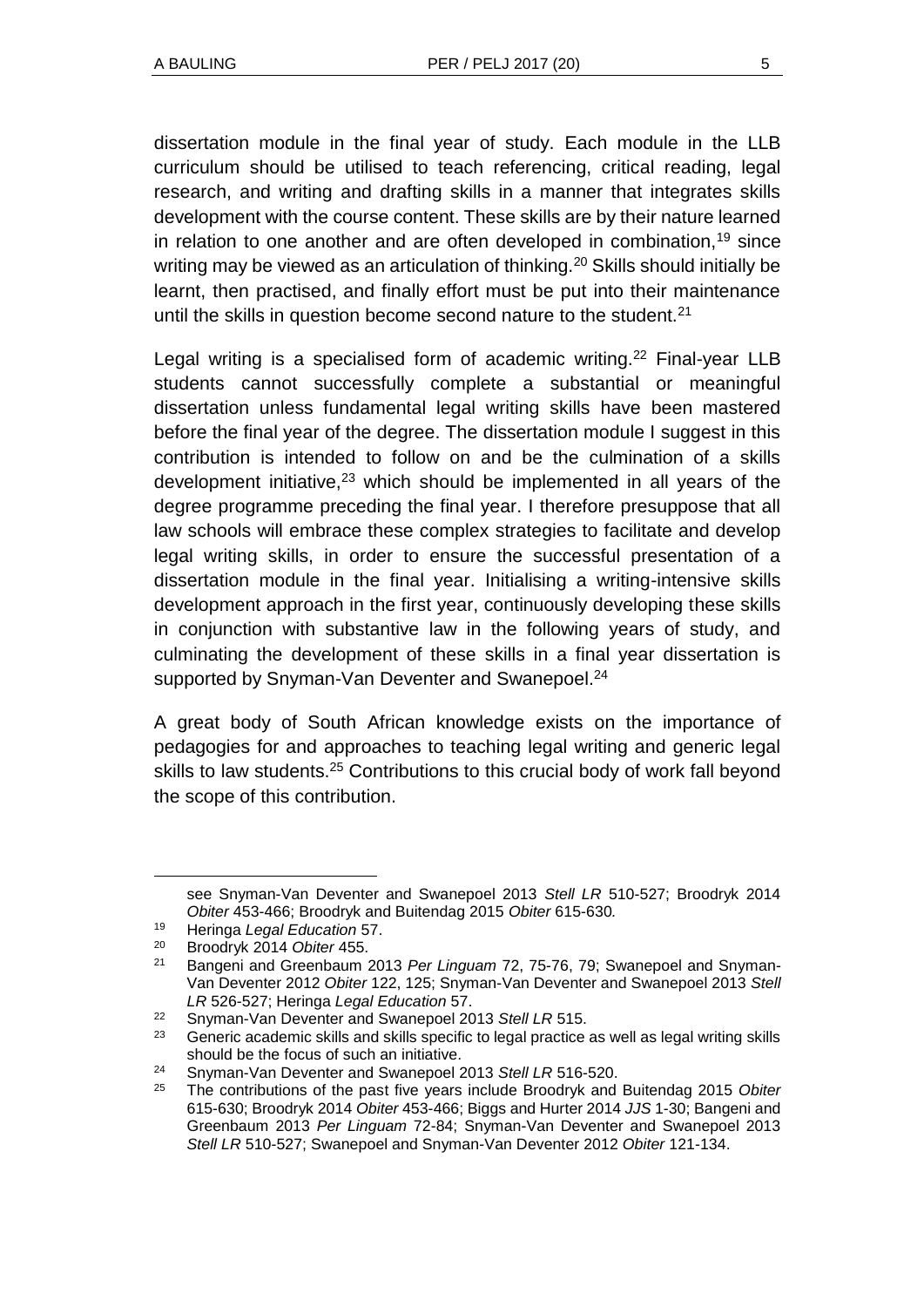The purpose of my contribution is to provide an outline for a proposed compulsory dissertation module to be included in the revised curriculum of all law schools in South Africa. Each institution has its own unique strengths and challenges and therefore it would not be possible or practical to present a dissertation module according to an identical tuition methodology at all law schools. The underlying pedagogical approach of TLE should still be employed by all when a dissertation module is designed, since its value is infinite, as I will illustrate. In order to outline the final year dissertation that I propose, I define the "capstone course", "dissertation", and the "dissertation as capstone course". I then endorse the pronounced importance of TLE and its relation to the dissertation module. I detail the value of the constitutionally informed dissertation as a capstone embodying the TLE principles, which are capable of developing metacognitive skills that are crucial to academic skills acquisition and development. I explain how such a dissertation would provide the opportunity to build the crucial supervisor-student relationship, as well as the multitude of benefits emanating from this relationship. I finally discuss some anticipated restraints and challenges before making concluding remarks.

### **2 The dissertation module as a capstone course**

As the word suggests, a capstone course should represent a student's definitive achievement in a degree programme. The capstone course is typically defined as a crowning course or experience coming at the end of a sequence of modules with the specific objective of integrating a body of relatively fragmented knowledge into a unified whole.<sup>26</sup> The capstone course should aim to assess both theoretical and practical knowledge, help students to identify valid and important questions in a particular field, provide them with the opportunity to evaluate the interaction and interrelatedness of the subcategories of a field, and open their minds to the fact that there may be more than one approach to every problem.<sup>27</sup>

Levine<sup>28</sup> suggests that the capstone course may be viewed either as a transition<sup>29</sup> or a conclusion. As a rite of passage, this course provides an experience through which undergraduate students both look back over their

l <sup>26</sup> Brooks, Benton-Kupper and Slayton 2004 *JGE* 276.

<sup>27</sup> Davis 1993 *Teaching Sociology* 233.

<sup>28</sup> Levine "A President's Perspective" 52.

<sup>29</sup> Also see Quinot and Greenbaum 2015 *Stell LR* 41.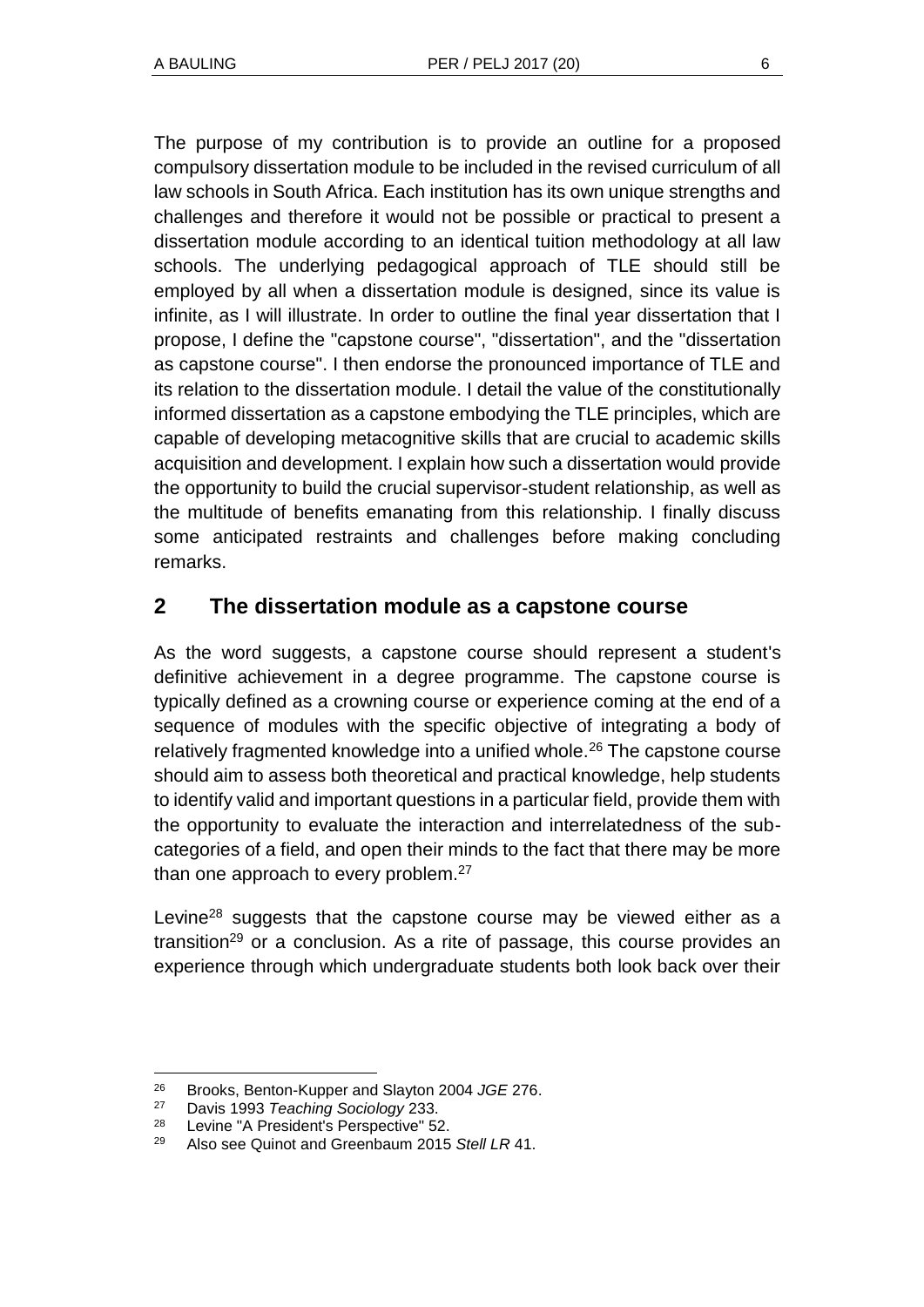undergraduate curriculum in an effort to make sense of that experience, and look forward to a career which builds thereon.<sup>30</sup>

The type of learning a student experiences when participating in a capstone course must, in order to achieve the goals of the degree programme it serves, be sensitive to the context in which it is situated.<sup>31</sup> Within the South African LLB degree that context is the understanding that law functions within a constitutionally-conscious sphere which sees law as inherently immersed in the greater South African society. A capstone course also demands students' active participation in order to facilitate their own learning and enhance their understanding of the field they are attempting to master.<sup>32</sup> Capstone courses allow educators to assess various crucial aptitudes and capacities for learning, which are not as easily evaluated by conventional means such as written tests or examinations.<sup>33</sup> By their nature capstone courses involve problem-based learning environments designed to develop students' ability to solve problems by identifying the problem in question, conducting research, designing and implementing a solution, and developing fieldspecific knowledge and lifelong learning skills.<sup>34</sup> A prime example of an accepted capstone course which encapsulates these skills is the dissertation.

Day and Bobeva<sup>35</sup> provide a comprehensive definition of the dissertation:

An individual piece of work demonstrating understanding of the research process and critical understanding of a substantive knowledge domain is usually called a 'dissertation'. This type of studies (sic) often commands a prominent position as the 'flagship' of most business, information systems, social science, humanities or law degrees and their completion is deemed by many institutions to be the element demonstrating the 'honours worthiness' of the award.<sup>36</sup>

The dissertation is unlike any learning or assessment tool the student has encountered in her preceding years of study. The undergraduate dissertation may be viewed as one of the most significant and intense pieces of academic work required of a student.<sup>37</sup> It awards students the autonomy to select their research topics, decide how to approach and conduct their research, and self-regulate and manage their research projects.<sup>38</sup> A dissertation provides

<sup>30</sup> Durel 1993 *Teaching Sociology* 223; Gardner "Capstone Experiences" 301; Quinot and Greenbaum 2015 *Stell LR* 41.

<sup>31</sup> Dunlap 2005 *Educ Technol Res Dev* 66.

<sup>32</sup> Dunlap 2005 *Educ Technol Res Dev* 66.

<sup>33</sup> Stefani *et al* 1997 *Assess Eval High Educ* 284 as quoted in Feather, Anchor and Cowton "Value of the Undergraduate Dissertation" 42.

<sup>34</sup> Dunlap 2005 *Educ Technol Res Dev* 66.

<sup>35</sup> Day and Bobeva 2007 *IJQS* 219.

<sup>36</sup> Day and Bobeva 2007 *IJQS* 219.

<sup>&</sup>lt;sup>37</sup> Feather, Anchor and Cowton "Value of the Undergraduate Dissertation" 43.

<sup>38</sup> Feather, Anchor and Cowton "Value of the Undergraduate Dissertation" 43.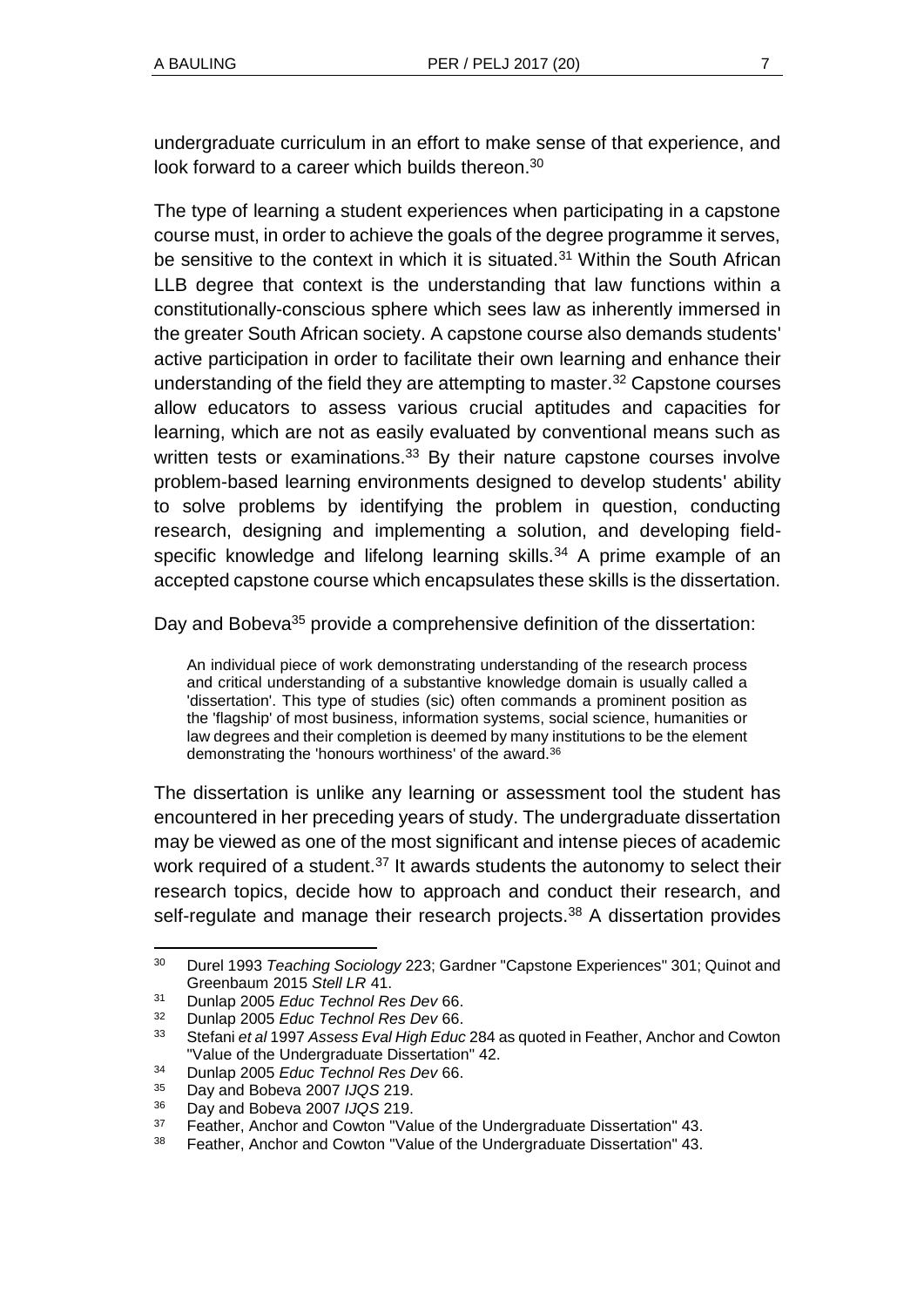the student with the opportunity to plan and complete an individual project through sustained independent effort.<sup>39</sup> Ultimately identifying and unpacking the problem by completing the dissertation provides the student with an invaluable learning experience, as is required of a capstone course.<sup>40</sup> This boosts the student's self-esteem greatly, confirming the value of the learning experience.

No South African data on the suggested length of an undergraduate dissertation exists. Edge Hill University (UK) evaluated all undergraduate dissertation modules presented at the institution and found that the required length of the dissertations varied between 5,000 and 12,500 words, with the most common requirement being 8,000 to 10,000 words.<sup>41</sup> The majority of the modules required varying combinations of an initial proposal, a research plan, a draft introduction and methodology, a literature review, an oral defence, peer review, a poster, and personal reflection, to be assessed alongside the final dissertation.<sup>42</sup>

The dissertation has been described as the assessment of the gold standard of a degree programme, the indispensable component of an hounours degree, and an appropriate capstone course.<sup>43</sup> Watson argues that if the educational purpose of a dissertation is not clearly identified and defined, such a dissertation will serve little purpose within the degree programme.<sup>44</sup> The degree of depth and complexity that the dissertation will demand of the student would be unknown to her.<sup>45</sup> Students therefore need to know exactly what their supervisors expect of them and what they should have learned or achieved upon the completion of the module.

The final year of a degree programme should provide the student with several opportunities and experiences aimed at culminating the learning experience and consolidating the skills and knowledge acquired throughout the preceding years of study.<sup>46</sup> Capstone courses facilitate in-depth or deep learning<sup>47</sup> and a degree programme may encompass more than one capstone course. If several capstone courses are prescribed, each must focus on the development of a different crucial skillset related to the purpose

<sup>39</sup> Levine "A President's Perspective" 56.

<sup>40</sup> Levine "A President's Perspective" 56.

<sup>41</sup> Greenbank *et al* 2008 *IJQS* 9.

<sup>42</sup> Greenbank *et al* 2008 *IJQS* 9.

<sup>43</sup> Watson 1983 *Improv Coll Univ Teach* 182; Heringa *Legal Education* 57.

<sup>44</sup> Watson 1983 *Improv Coll Univ Teach* 184, 186.

<sup>45</sup> Watson 1983 *Improv Coll Univ Teach* 183.

<sup>46</sup> Chickering and Schlossberg "Moving On" 37.

<sup>47</sup> Durel 1993 *Teaching Sociology* 223.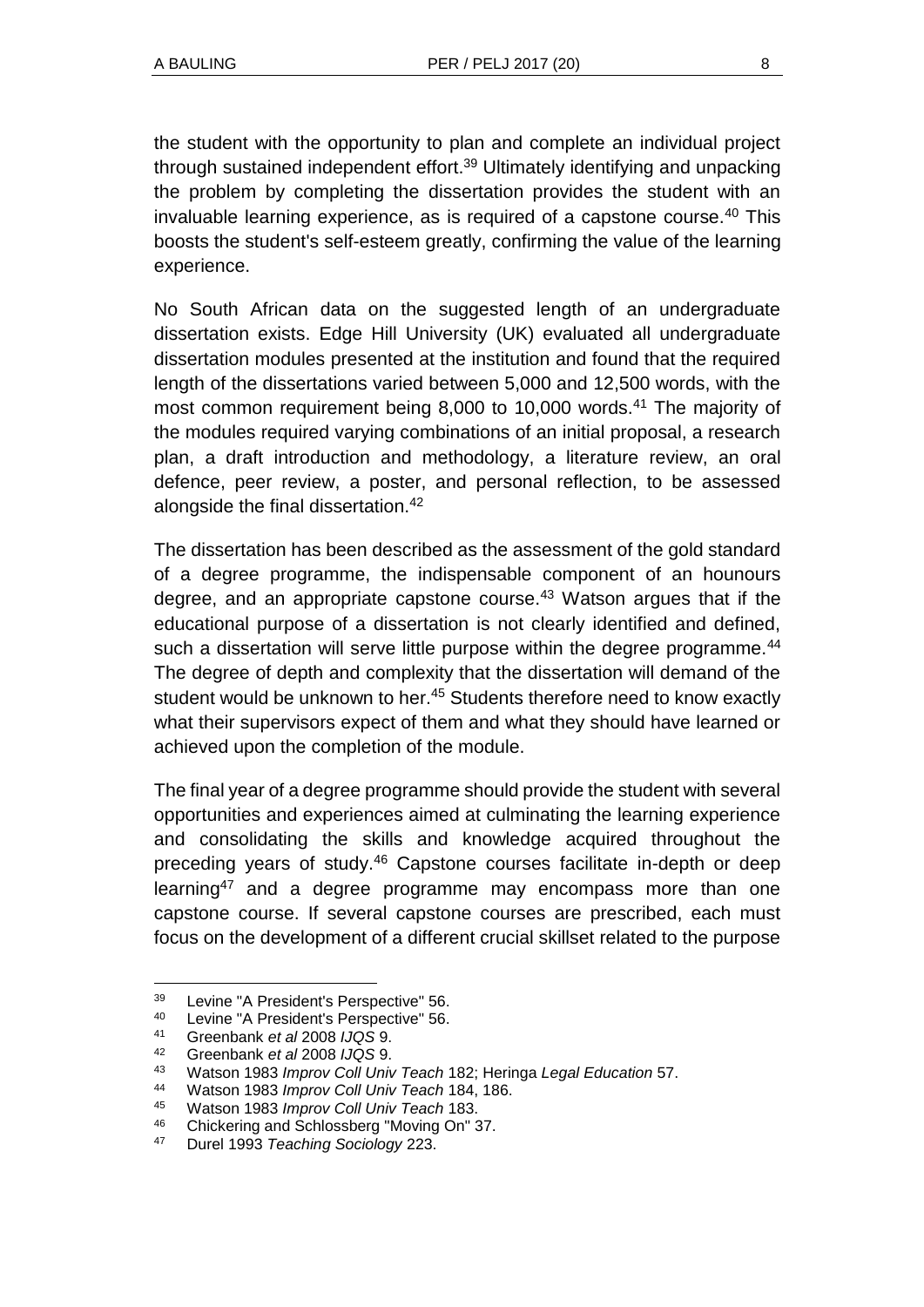of the degree. The combination of various capstones might be required to fully facilitate the deep learning necessitated by a specific field of study.<sup>48</sup>

The complex nature of the South African legal system adds to the already challenging demands set by the South African LLB degree. No single capstone course could comprehensively assess all the skills an LLB graduate is expected to have mastered during her studies. It would thus be a pedagogically-sound approach to utilise a variety of capstone courses. The combination of a dissertation module, moot court course and practical legal experience, such as that provided by structured work in a law clinic or compulsory community service,<sup>49</sup> would provide final-year law students with an enriching array of learning experiences. A greater array of skills and graduateness attributes may be instilled in the student if several capstone courses are implemented in a structured and cohesive manner.<sup>50</sup> The student will be granted several learning experiences during which to grasp the plurality of the South African legal system as well as the role of the *Constitution* in an unequal and continuously transforming society.<sup>51</sup>

A compulsory dissertation spanning the final year of study<sup>52</sup> would therefore be a suitable capstone course within the revised LLB degree since it would be able to guide a student to achieve a great number of learning and graduateness-orientated goals. This dissertation should be at least 8, 000 words in length in order for the student to attain the desired benefit from completing such a substantial research and writing project.

The "agenda" of a discipline<sup>53</sup> should be accommodated by all capstone courses in the degree programme granting access to that discipline, and the LLB dissertation is no exception. Here the agenda must be that of transformative constitutionalism and the urgent need to transform the

<sup>48</sup> Durel 1993 *Teaching Sociology* 223.

The important role of the moot court and the law clinic within the South African LLB degree warrants in-depth further research which falls beyond the scope of this contribution. In this regard see Iya 2001 *Africa Insight* 47; Swanepoel and Bezuidenhout 2012 *De Jure* 46-60.

<sup>&</sup>lt;sup>50</sup> Examples in this regard are those of oral advocacy skills and the ability to work collaboratively. These capabilities are not learnt in a dissertation module, but rather in the moot court and practical legal modules, whilst the understanding of the imperative of ethical conduct could be fostered in all three of these modules.

<sup>51</sup> The dissertation module's capacity to infuse the student's knowledge base with the transformative values of the *Constitution* is expounded in 4.1 below.

<sup>52</sup> Snyman-Van Deventer and Swanepoel 2013 *Stell LR* 518-520 make a compelling argument for introducing the student to the research proposal in the year preceding the final year of study.

<sup>53</sup> Shah 1999 *Area* 308.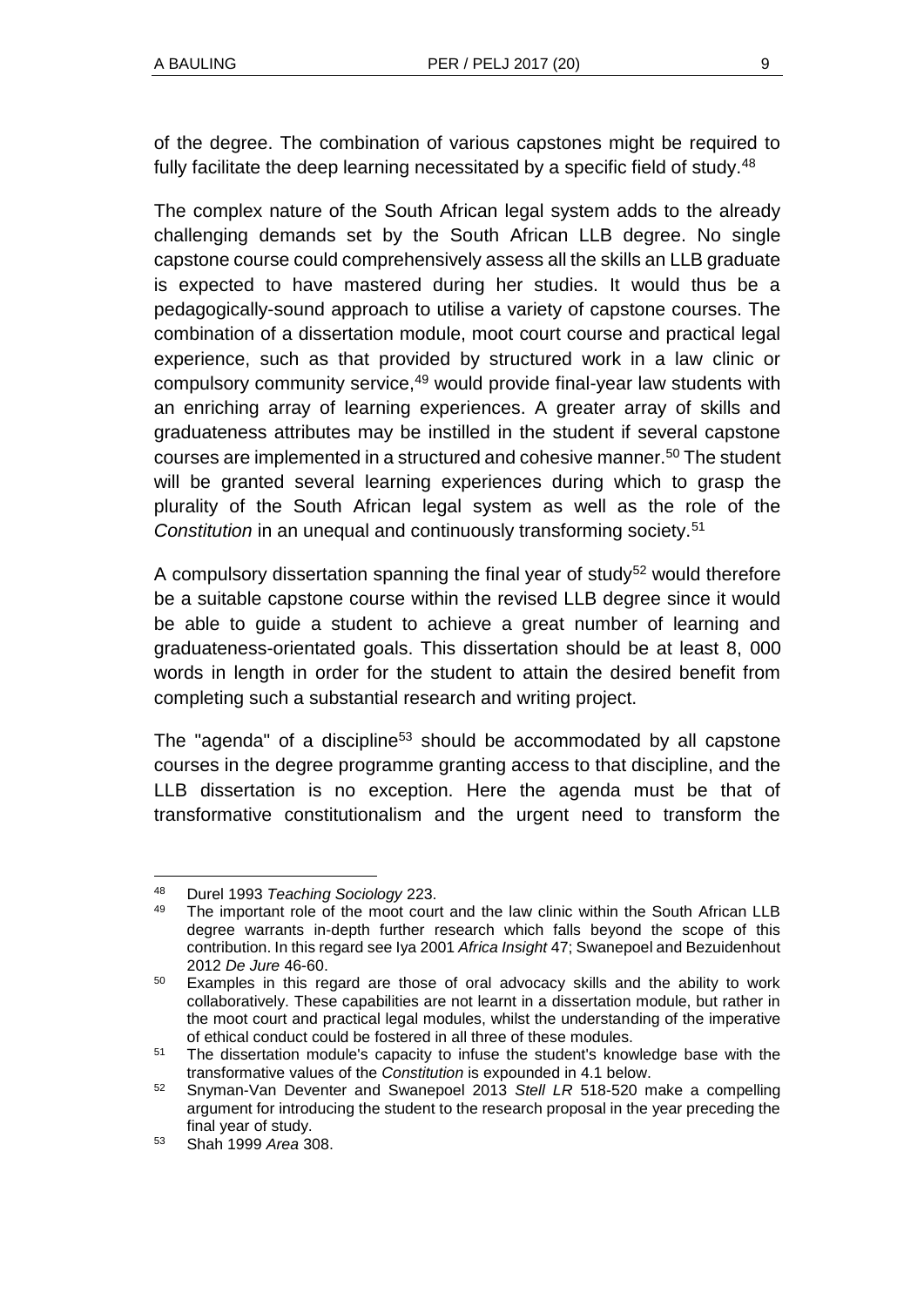unequal South African society by legal means. Quinot<sup>54</sup> indicates that  $TLE$ demands that the substance of what is taught in the LLB degree programme, as well as how it is presented, should be transformed to meet the paradigmatic demands of transformative constitutionalism.

# **3 Transformative legal education**

Possibly the most emphatic description of the law school and law teacher's inherent effect on the perception of students is that provided by Kennedy:<sup>55</sup>

Because students believe what they are told, explicitly and implicitly, about the world they are entering, they behave in ways that fulfil the prophecies the system makes about them and about that world.

It is therefore of the utmost importance that the law teacher understands her inevitable impact on her students and the impact her teaching will ultimately have on their role in society.<sup>56</sup> The ethical duty to harness this influence may not be ignored. Quinot<sup>57</sup> argues that it is the duty of all law teachers to adopt the critical consideration of educational theory and a sound pedagogy for teaching law, since law must be taught responsibly.<sup>58</sup> The theoretical framework suggested as being appropriate in this regard is that of TLE.<sup>59</sup>

Transformative education involves an adult student, who has existing beliefs and opinions, being exposed to and influenced by a different worldview.<sup>60</sup> TLE entails a student-centred approach and non-linear concept of transferring and constructing knowledge, and calls for substantive rather than formalistic legal reasoning.<sup>61</sup> It acknowledges that teaching law is a highly complex endeavour since law has a complex relationship with the society it serves.<sup>62</sup> According to Quinot, transformative constitutionalism has several implications for legal education, one of these being that an egalitarian mode of legal reasoning should be instilled in students.<sup>63</sup> But teaching students to

<sup>54</sup> Quinot 2012 *SALJ* 414.

<sup>55</sup> Kennedy 1982 *J Legal Educ* 591.

<sup>56</sup> Smith and Bauling 2013 *Stell LR* 604-606; also see Fourie 2016 *PELJ* 2-3.

<sup>57</sup> Quinot 2012 *SALJ* 412, 432.

<sup>58</sup> Van Marle and Modiri 2012 *SALJ* 211-212; Smith and Bauling 2013 *Stell LR* 616; Campbell 2014 *Stell LR* 18-19; Davis 2015 *Acta Juridica* 177.

<sup>59</sup> Quinot 2012 *SALJ* 412, 416, 432.

<sup>60</sup> Smith and Bauling 2013 *Stell LR* 604.

<sup>61</sup> Quinot 2012 *SALJ* 412, 415.

<sup>62</sup> Quinot 2012 *SALJ* 431.

<sup>63</sup> Quinot 2012 *SALJ* 414-416; Quinot and Greenbaum 2015 *Stell LR* 38.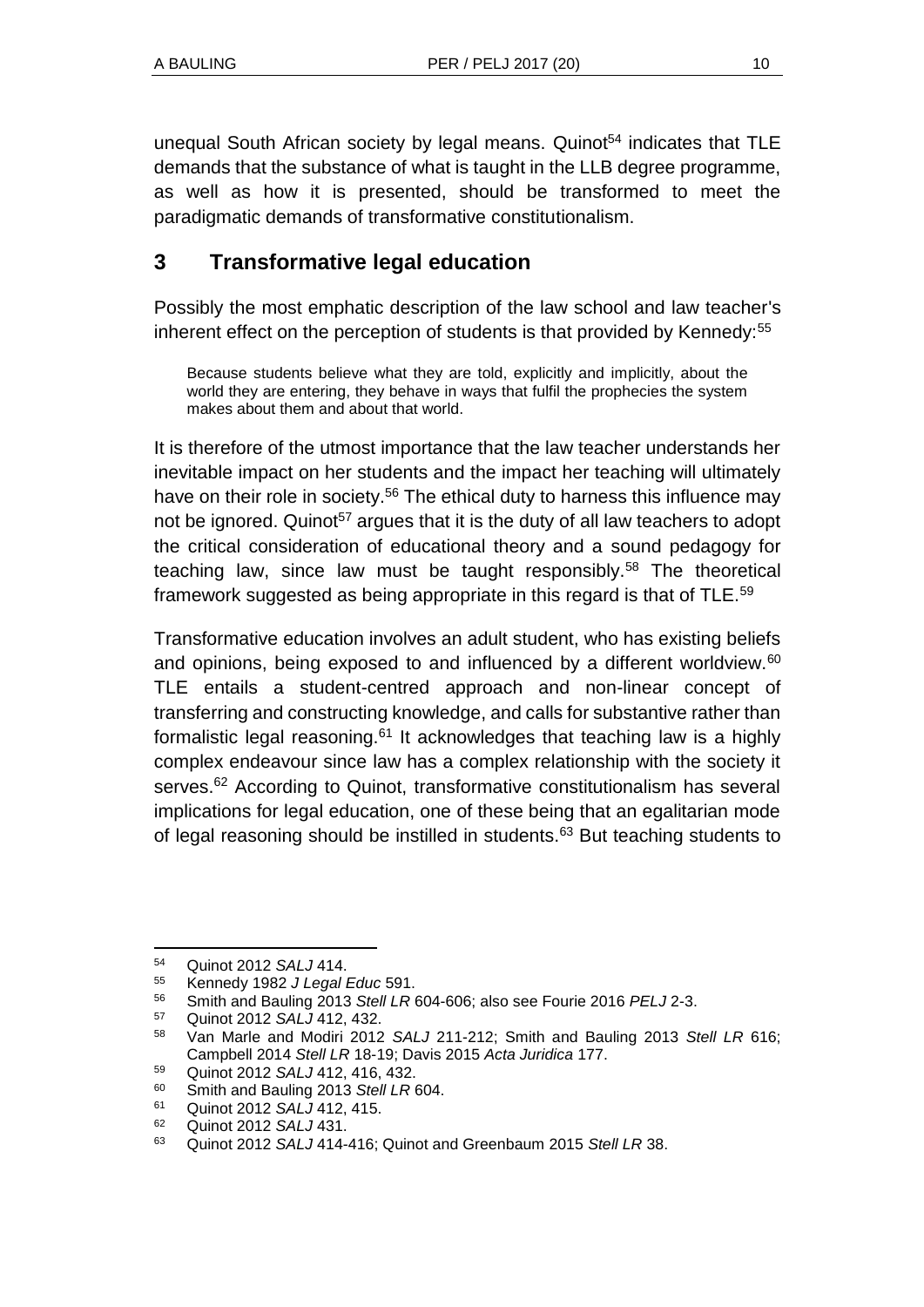think critically and to develop a critical approach to law is not a straightforward task.<sup>64</sup> Guidance can be found in the three essential elements of TLE.

Firstly, it must be acknowledged that TLE as pedagogy for legal education in South Africa is first and foremost rooted in the egalitarian and constitutionally inspired principles of transformative constitutionalism.<sup>65</sup> Transformative constitutionalism as theory and methodology was first outlined by Klare $66$  as:

… a long-term process of constitutional enactment, interpretation, and enforcement committed…to transforming a country's political and social institutions and power relationships in a democratic, participatory and egalitarian direction. Transformative constitutionalism connotes an enterprise of inducing large-scale social change through nonviolent political processes grounded in law.

Klare explains that it is the duty of legal academics and law teachers to research, advocate and teach the *Constitution*'s inherent ability to transform South African law into a more egalitarian system, and that conservative readings of the law should be abandoned in order to truly realise the transformative aims of the *Constitution*. <sup>67</sup> In answer an enormous body of work emerged, celebrating and developing the concept.<sup>68</sup> The over-arching theme of this *corpus* is the importance of understanding law and specifically the *Constitution*, as set in a political and socio-economic context, which should support the society in which it operates. $69$  The TLE pedagogy provides a platform from which to facilitate a transformed approach to understanding law, $70$  but in order for it to be effectively implemented a novel approach to teaching is required.

Secondly, TLE demands a constructivist approach to education, which entails that "'knowledge is not found, *but made'*". <sup>71</sup> New knowledge is assimilated alongside existing knowledge and world views through learning

<sup>64</sup> Van Marle and Modiri 2012 *SALJ* 210.

<sup>65</sup> Quinot 2012 *SALJ* 411-412; Quinot and Greenbaum 2015 *Stell LR* 34-35.

<sup>66</sup> Klare 1998 *SAJHR* 150.

<sup>67</sup> Klare 1998 *SAJHR* 166; Davis 2015 *Acta Juridica* 181.

<sup>68</sup> This list is not exclusive, but seminal sources are indicated: Moseneke 2002 *SAJHR* 309-319; Botha 2002 *TSAR* 612-627; Botha 2003 *TSAR* 20-36; Davis "Elegy to Transformative Constitutionalism" 57-66; Botha 2004 *SAJHR* 249-283; Le Roux 2004 *SAPL* 629-664; Pieterse 2005 *SAPL* 155-166; Langa 2006 *Stell LR* 351-360; Van der Walt 2006 *Fundamina* 1-47; Liebenberg 2006 *Stell LR* 5-36; Van Marle 2009 *Stell LR* 286-301; Klare "Concluding Reflections" 423-432; Davis and Klare 2010 *SAJHR* 403- 509.

<sup>69</sup> Klare 1998 *SAJHR* 168-172.

<sup>70</sup> Quinot 2012 *SALJ* 418, 431-432; Quinot and Greenbaum 2015 *Stell LR* 30; Smith and Bauling 2013 *Stell LR* 608-609; Fourie 2016 *PELJ* 3, 7; Zitzke 2014 *Acta Academia* 55; Campbell 2014 *Stell LR* 27-28.

<sup>71</sup> Quinot 2012 *SALJ* 419; Quinot and Greenbaum 2015 *Stell LR* 35 (own emphasis).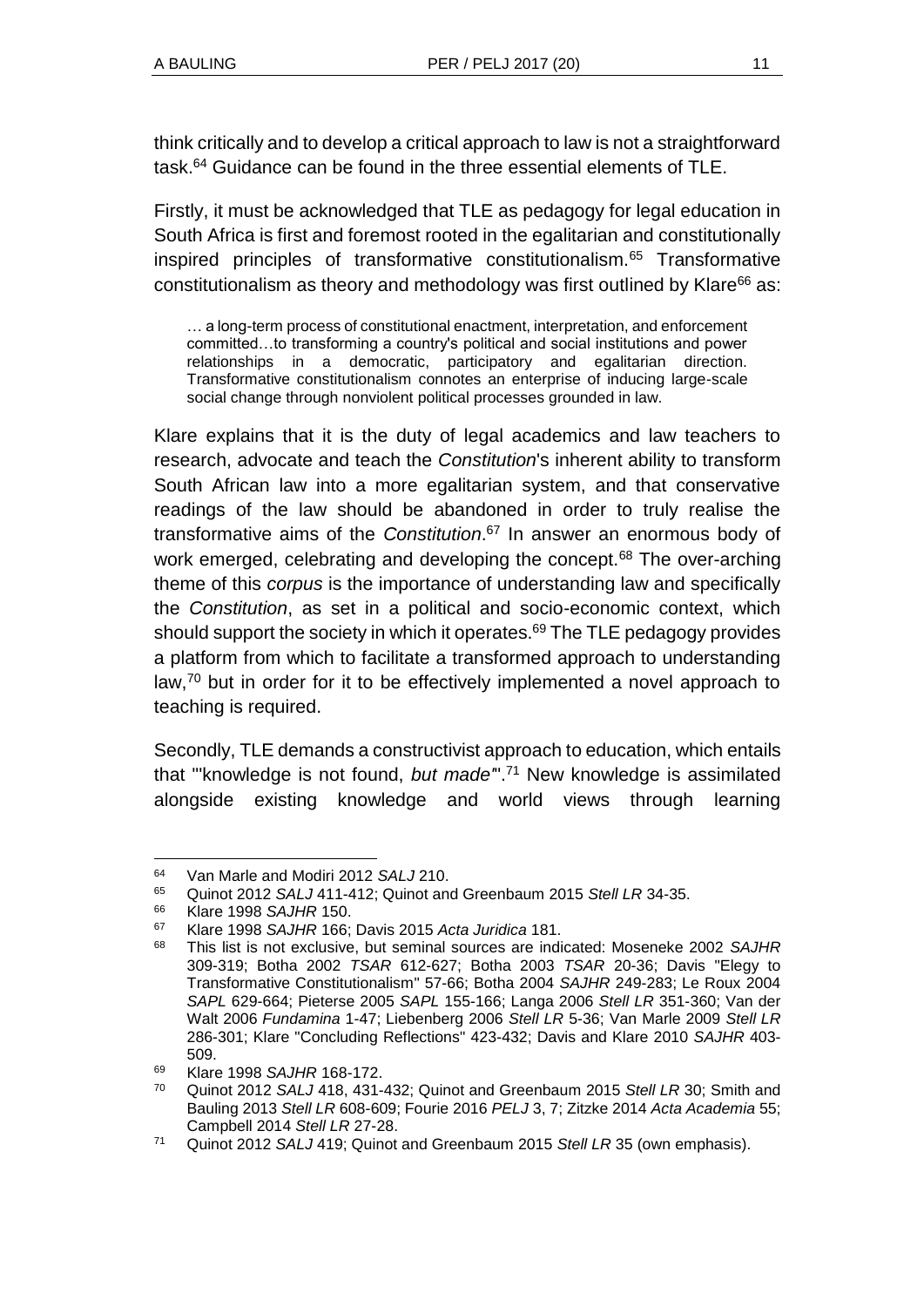experiences.<sup>72</sup> Constructivism demands that all students must actively engage in their own learning in order to create knowledge and facilitate understanding.<sup>73</sup> Students must thus be guided in their learning and not merely be provided with information handed down as absolute truths. The way in which law is taught must strengthen the idea that law itself is not cast in stone.

Finally, Quinot's approach involves understanding and embracing the relationship between the creation of knowledge, teaching and learning, and the information and communications technology (ICT) environment.<sup>74</sup> Engaging ICT tools in finding and creating knowledge is of the utmost importance and a failure to acknowledge and effectively harness these tools could result in ostracizing law students.<sup>75</sup> Effectively incorporating ICT in teaching will mean that innovative learning environments must be created to accommodate these changes.

TLE embraces the notion of teaching "context" instead of purely "text". <sup>76</sup> Law students should be taught to critique judicial decisions, that socio-economic and political factors should influence and are influencing the law, and that the prevailing ideology of a society plays an undeniable role in its law-making process.<sup>77</sup> The value of infusing transformative constitutional principles and the teaching methodologies of TLE into a compulsory dissertation module for final year LLB students is immense and deserves detailed discussion.

# **4 The value of a constitutionally informed dissertation as a capstone**

The sole reason for including a dissertation module in a degree programme cannot be that it is a bridge to postgraduate studies,  $78$  or a form of teaching and learning not yet experienced by the student.<sup>79</sup> A well-defined rationale is required to ensure the efficient presentation of such a module.

l <sup>72</sup> Quinot and Greenbaum 2015 *Stell LR* 35.

<sup>73</sup> Quinot and Greenbaum 2015 *Stell LR* 36.

<sup>74</sup> Quinot and Greenbaum 2015 *Stell LR* 36-37, 51-58.

<sup>75</sup> Quinot 2012 *SALJ* 430; Quinot and Greenbaum 2015 *Stell LR* 37.

<sup>76</sup> Van Marle and Modiri 2012 *SALJ* 210; Quinot 2012 *SALJ* 420-422; Quinot and Greenbaum 2015 *Stell LR* 30, 37.

<sup>77</sup> Nicholson 2011 *Fundamina* 113. Also see Van der Walt 2006 *Fundamina* 29-30, 32, 36- 37; Zitzke 2014 *Acta Academia* 68.

<sup>78</sup> Hauhart and Grahe 2010 *Teaching Sociology* 4; Rowley and Slack 2004 *Education and Training* 176.

<sup>79</sup> Greenbank *et al* 2008 *IJQS* 16; Watson 1983 *Improv Coll Univ Teach* 184.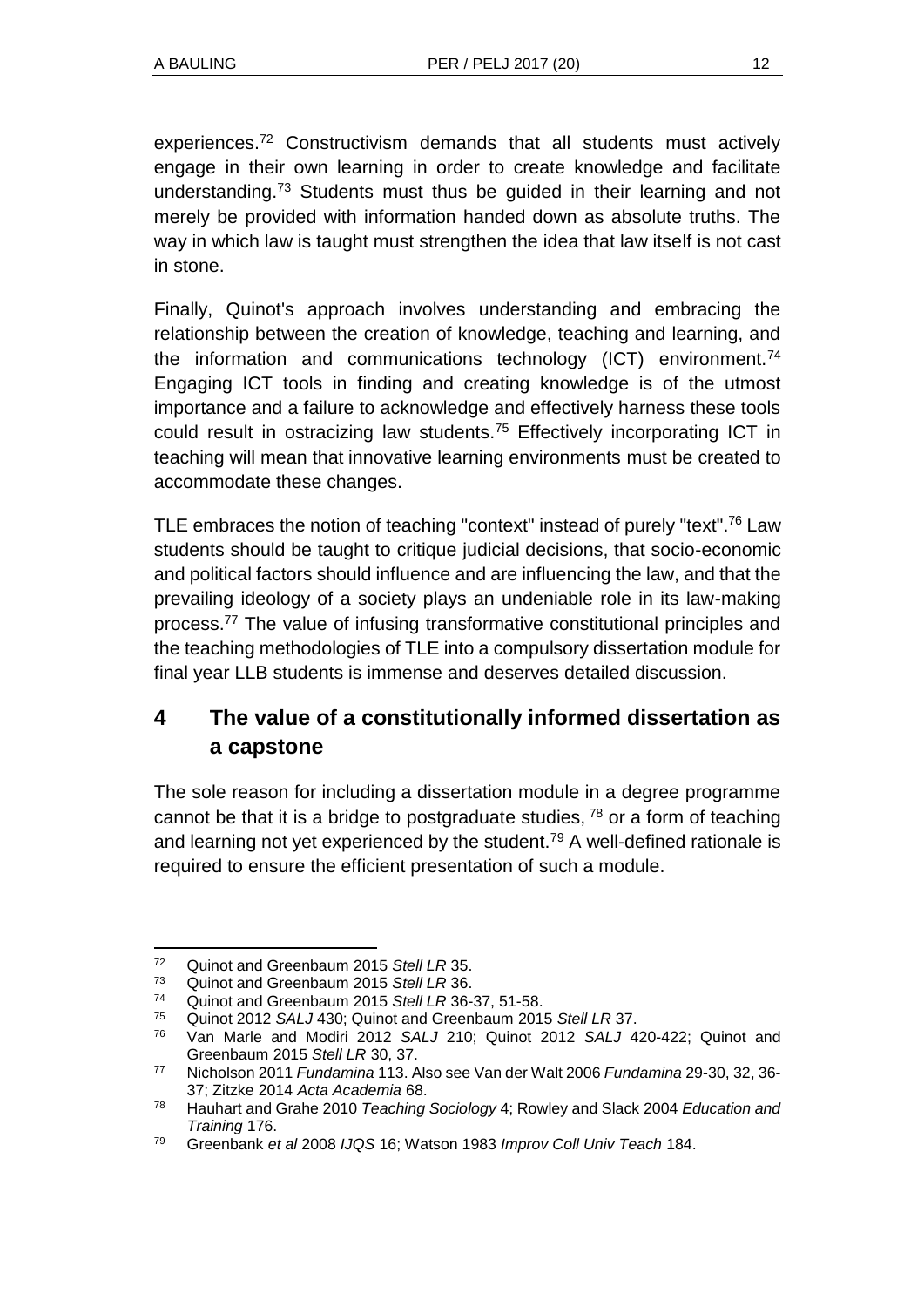The capacity to conduct independent research as is illustrated by completing a dissertation is regarded as an expression of graduateness.<sup>80</sup> When this is coupled with the suggested foundation of graduateness for law students in South Africa, namely the ability to see the value of transforming the South African society at large through the application of law and the *Constitution*, 81 it becomes evident that a final-year LLB dissertation grounded in constitutional principles must be demanded of LLB students. The pedagogical value of including a compulsory dissertation module based on the principles of TLE is immense. Such a dissertation could serve as an embodiment of the principles of TLE in the curriculum, develop a student's metacognitive ability, and result in the development of new legal skills and the sharpening of existing skills, ultimately contributing to the academic rigour of the LLB degree programme. The value of the role of the supervisor in the student's development is also of pronounced importance.

### *4.1 The dissertation as the embodiment of TLE*

A dissertation is an extensive individual research project which demands research, critical reading, and critical thinking skills; the synthesis of information; and the ability to write well. The various individual challenges set by a dissertation are related to the essentials of TLE. By aligning the proposed dissertation module with the requirements inherent in a TLE approach to teaching and learning, the student will have a more enriching learning experience which is better-suited to instil the required graduateness attributes $82$  in the student.

The demand for critical engagement with the theory of transformative constitutionalism can be addressed directly by the student's research question. The importance of the social context of the topic selected should be addressed in order to reinforce the concept of law as a social construct that affects the daily lives of citizens. $83$  There are various ways to inspire a student to consider, at the centre of the dissertation, the effect of the *Constitution* on the law, and if the student is not able to find such a link, she should be instructed to explore another research topic. The impact of the *Constitution* (or lack thereof) on the law at the focus of the student's dissertation must be a central theme thereof. Ideally the student should also illustrate an understanding of the plurality of the South African legal system.<sup>84</sup>

l <sup>80</sup> Garde-Hansen and Calvert 2007 *ALHE 106*.

<sup>81</sup> Smith and Bauling 2013 *Stell LR* 616.

<sup>82</sup> Smith and Bauling 2013 *Stell LR* 615.

<sup>83</sup> Quinot and Greenbaum 2015 *Stell LR* 36.

<sup>84</sup> Quinot 2012 *SALJ* 415; Quinot and Greenbaum 2015 *Stell LR* 38.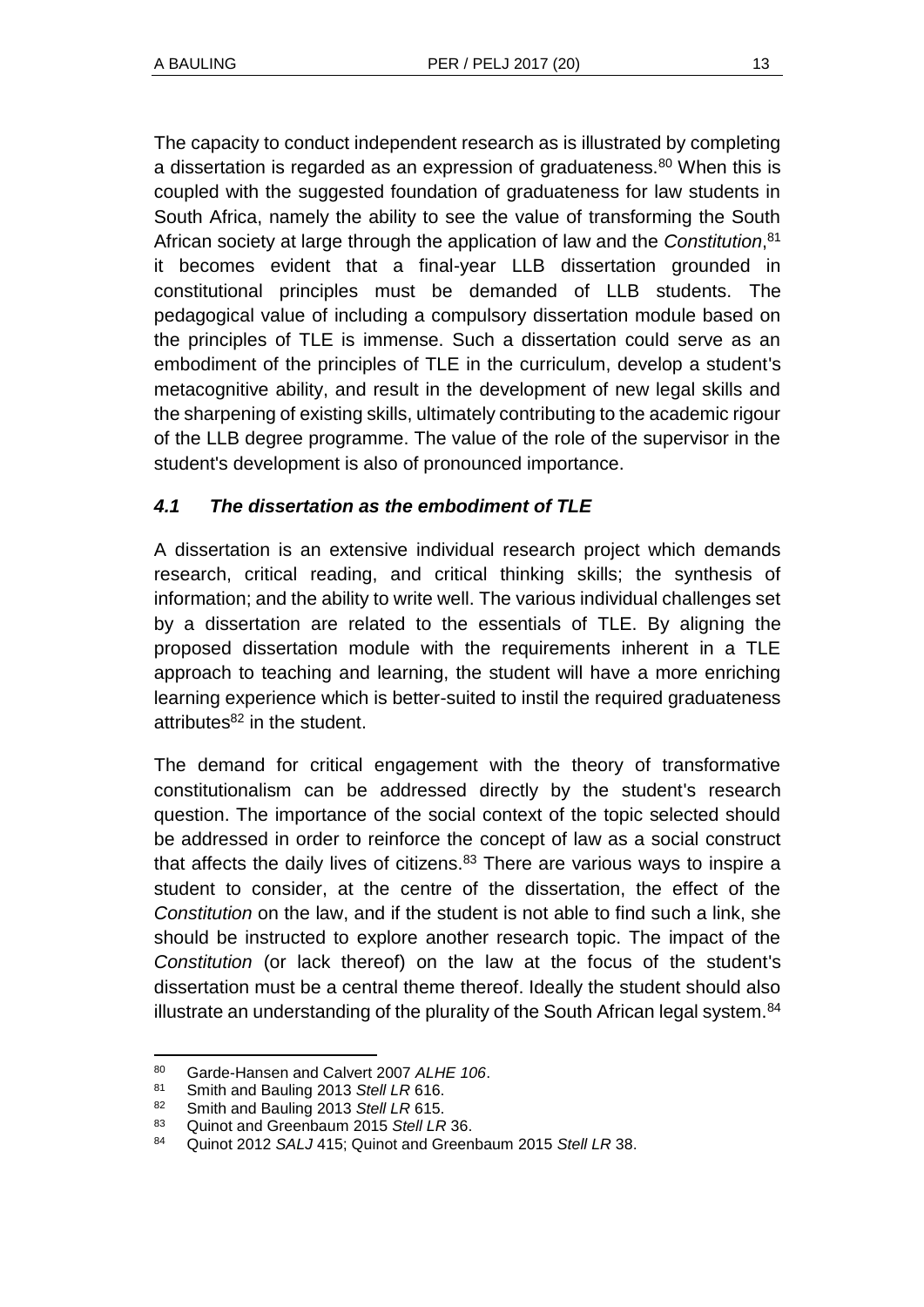Substantive legal reasoning must thus be inspired by supervisors in order for students to practise this skill. A law teacher engaged in this endeavour understands that she must "guide a student's own efforts at construction". 85

Examples of how a student can be guided to critically engage with the role of the *Constitution* in delict are provided by Zitzke.<sup>86</sup> He illustrates the teacher of delict's duty to align her tuition strategy (in content and methodology) with the transformative constitutional project. He provides *iniuria* as an example of a delict that can be used effectively in a classroom situation to teach students why it is crucial to critique judgments.<sup>87</sup> The Constitutional Court's judgment in *Le Roux v Dey<sup>88</sup>* awarded damages to a teacher who was depicted as being involved in a homosexual act in a picture distributed amongst learners in a high school. The Court *othered* homosexual sexual conduct by describing it as "immoral" and "promiscuous", <sup>89</sup> thereby entrenching a heteronormative construct, which is in direct contrast with constitutional principles.<sup>90</sup> He explains that facilitating a discussion on the case could guide students to develop their own understanding of the importance of aligning law with constitutional principles and of protecting marginalised groups.<sup>91</sup>

Zitzke also explains that the concept that in delict rights protect the oppressed may be challenged.<sup>92</sup> Society assumes that the good name of a rich and powerful person is worth more than that of her less affluent counterpart. When a wealthy person institutes a claim based on *iniuria* she automatically "has more to lose" and will be entitled to greater damages than a destitute person would. In this way the powerful and influential members of society, who own the most property, stay on top and are awarded better protection by the courts.<sup>93</sup> He also questions whether the compensation for defamation should always necessarily be monetary in nature.<sup>94</sup> All individuals do not equally regard money as being important, and the payment of a sum of money as damages does not allow for restorative justice and an apology.<sup>95</sup>

 $\overline{a}$ 

<sup>85</sup> Quinot 2012 *SALJ* 420.<br>86 Zitzko 2014 Acta Acade

<sup>86</sup> Zitzke 2014 *Acta Academia* 53-73.

<sup>87</sup> Zitzke 2014 *Acta Academia* 69-70.

<sup>88</sup> *Le Roux v Dey* 2011 3 SA 274 (CC).

<sup>89</sup> *Le Roux v Dey* 2011 3 SA 274 (CC) para 98.

<sup>90</sup> Stark criticism of the judgment is provided by Barnard-Naudé and De Vos 2011 *SALJ*  407-419.

<sup>91</sup> Zitzke 2014 *Acta Academia* 70.

<sup>92</sup> Zitzke 2014 *Acta Academia* 62-63.

<sup>93</sup> Zitzke 2014 *Acta Academia* 63.

<sup>94</sup> Zitzke 2014 *Acta Academia* 65.

<sup>95</sup> Zitzke 2014 *Acta Academia* 65-66.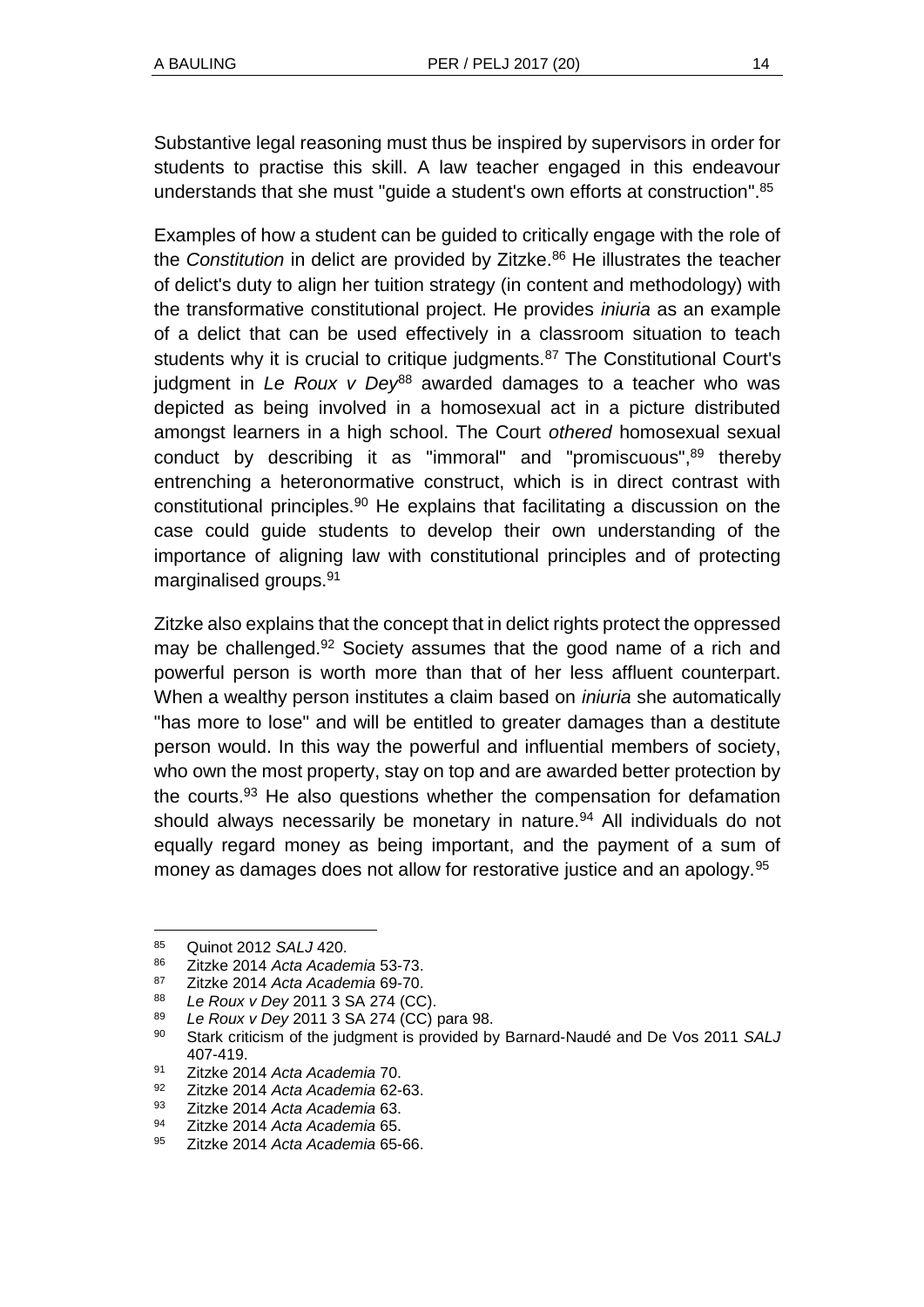These examples explain to students that they should question whether every judicial decision is always just, that fundamental rights automatically protect all who live under them equally, or that the award of money as compensation is always appropriate. Each teacher of substantive law should find ways of teaching her module in a manner that forces students to question the validity of the law in question. If students do not find the practice of critiquing law foreign, they will not feel it impossible to attempt to do so in a dissertation.

Likewise, the constructivist learning environment necessitated by TLE can be created effectively in a dissertation module. Here a student is required to engage with the information she has gathered through research in order to make sense of it for herself before she organizes her thoughts on the page. This opportunity for self-expression also allows students to illustrate their understanding of the interconnectedness of South African law and that they have synthesised the knowledge constructed throughout the LLB degree programme.

The dissertation module cannot be presented in a manner that is of substantial value if the demands of the ICT environment are not embraced. The effective use of ICT in legal education provides the opportunity to develop higher order thinking skills.<sup>96</sup> The possibilities are endless, and when the dissertation module is designed these should be given careful consideration. The research required to complete the dissertation, as well as the physical process of producing the final product, inevitably demands that students interact with technology and online resources. Being able to effectively navigate and master the use of multiple online research platforms, search engines and databases must be seen as an attribute of graduateness in all LLB degrees across South Africa, since graduates' technological literacy enhances their employability.<sup>97</sup>

TLE demands a re-evaluation of what *and* how we teach. When deciding on the exact approach for presenting a dissertation module, both must be considered. The dissertation module I am advocating must involve more than just the writing up of a research report. Alternative assessment initiatives should be utilised to allow students the opportunity to develop a greater scope of skills. Students' learning in a dissertation module could be enhanced and encouraged by effectively utilising group tutorials (presented online or faceto-face), promoting peer mentoring, and creating virtual learning environments and e-resources that students could utilise to start research

<sup>96</sup> Quinot and Greenbaum 2015 *Stell LR* 53.

<sup>97</sup> Quinot and Greenbaum 2015 *Stell LR* 47.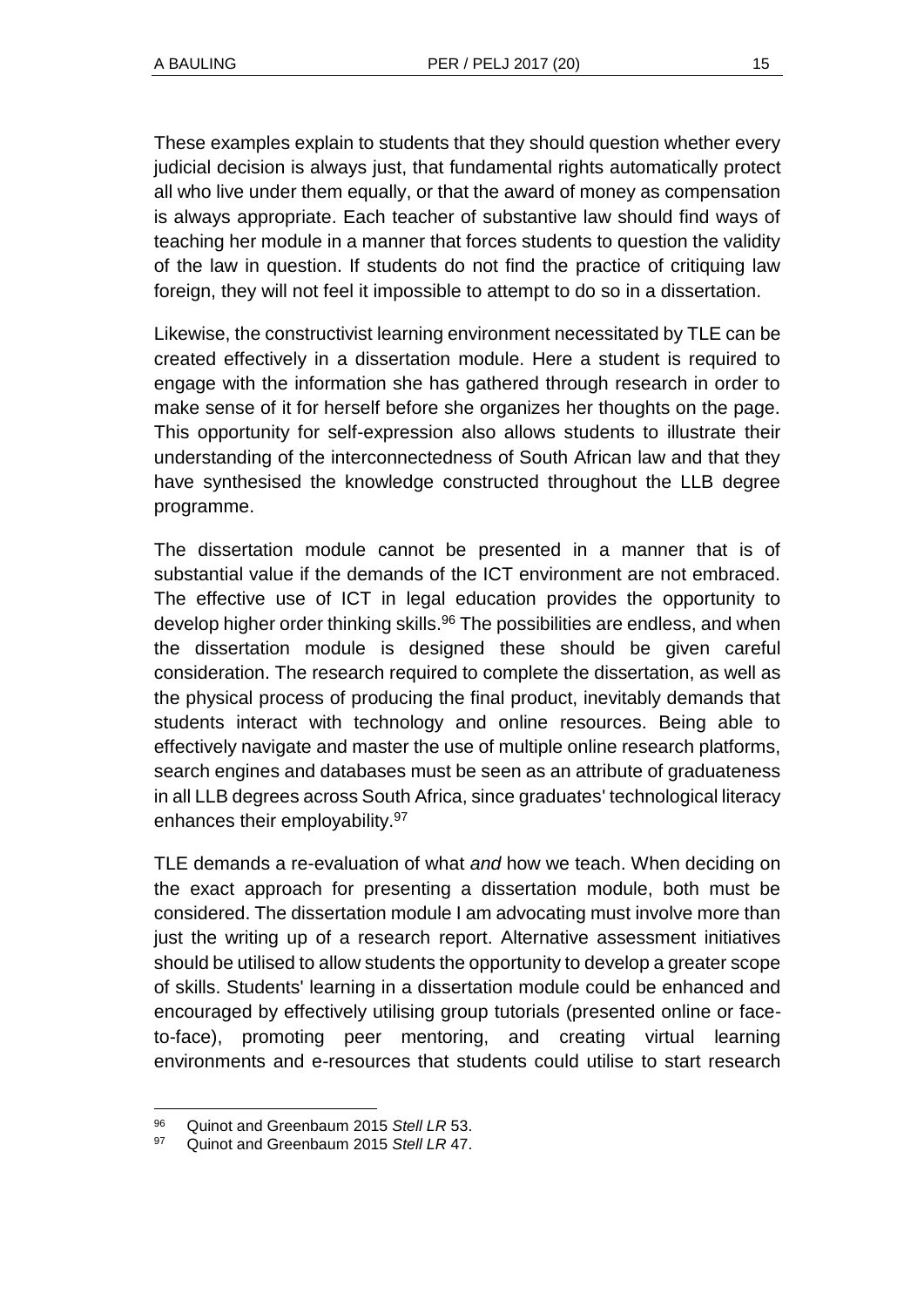discussions.<sup>98</sup> In order to facilitate peer mentoring and collaborative learning, and to create a space for peer-assessment,<sup>99</sup> students who have completed a dissertation may be asked to do an oral presentation on their findings or to reflect on their experiences of the research process.<sup>100</sup> If a dissertation module is presented thoughtfully it will inevitably demand creativity from the student. A blended approach to learning involving face-to-face meetings, combined with e-learning and online learning content, such as podcasts, video tutorials, and electronic self-assessment opportunities, is advocated.<sup>101</sup>

Innovative ways to inspire students to perform well in their dissertations should be considered. Students could be encouraged to focus on the satisfactory completion of a dissertation by providing them with congratulatory letters for work of outstanding quality, introducing a faculty research prize for undergraduate dissertations, or publishing dissertations which have been awarded distinctions in a student law review or faculty journal.<sup>102</sup> Here law schools should design strategies aligned with their individual challenges and needs and those of their student bodies.

The performance of a dissertation module presented in line with TLE principles would have various undeniable benefits for the way in which students learn and think. It is critical, however, that students should also become aware of the fact *that* they are learning, and how their thinking and learning is evolving.

### *4.2 Metacognition*

When considering the value of a capstone course in a degree programme, the importance of the role of metacognition cannot be ignored. Metacognition<sup>103</sup> is defined as "the knowledge about and regulation of one's cognitive activities in learning processes" <sup>104</sup> and is viewed as one of the most powerful predictors of learning. The term denotes a student's knowledge and understanding of her own problem-solving abilities and the cognitive activities

l <sup>98</sup> Garde-Hansen and Calvert 2007 *ALHE* 115.

<sup>99</sup> Regarding the role of peer assessment, see Watson 1983 *Improv Coll Univ Teach* 185.

<sup>100</sup> Garde-Hansen and Calvert 2007 *ALHE* 114.

<sup>101</sup> Quinot and Greenbaum 2015 *Stell LR* 52.

<sup>102</sup> Snyman-Van Deventer and Swanepoel 2013 *Stell LR* 525; Garde-Hansen and Calvert 2007 *ALHE* 115.

 $103$  This concept is also known as "metacognitive awareness, ... feeling of knowing, judgment of learning, theory of mind, metamemory, metacognitive skills, executive skills, higher-order skills, … heuristic strategies and self-regulation" (Veenman, Van Hout-Wolters and Afflerbach 2006 *Metacognition Learning* 4).

<sup>104</sup> Veenman, Van Hout-Wolters and Afflerbach 2006 *Metacognition Learning* 3.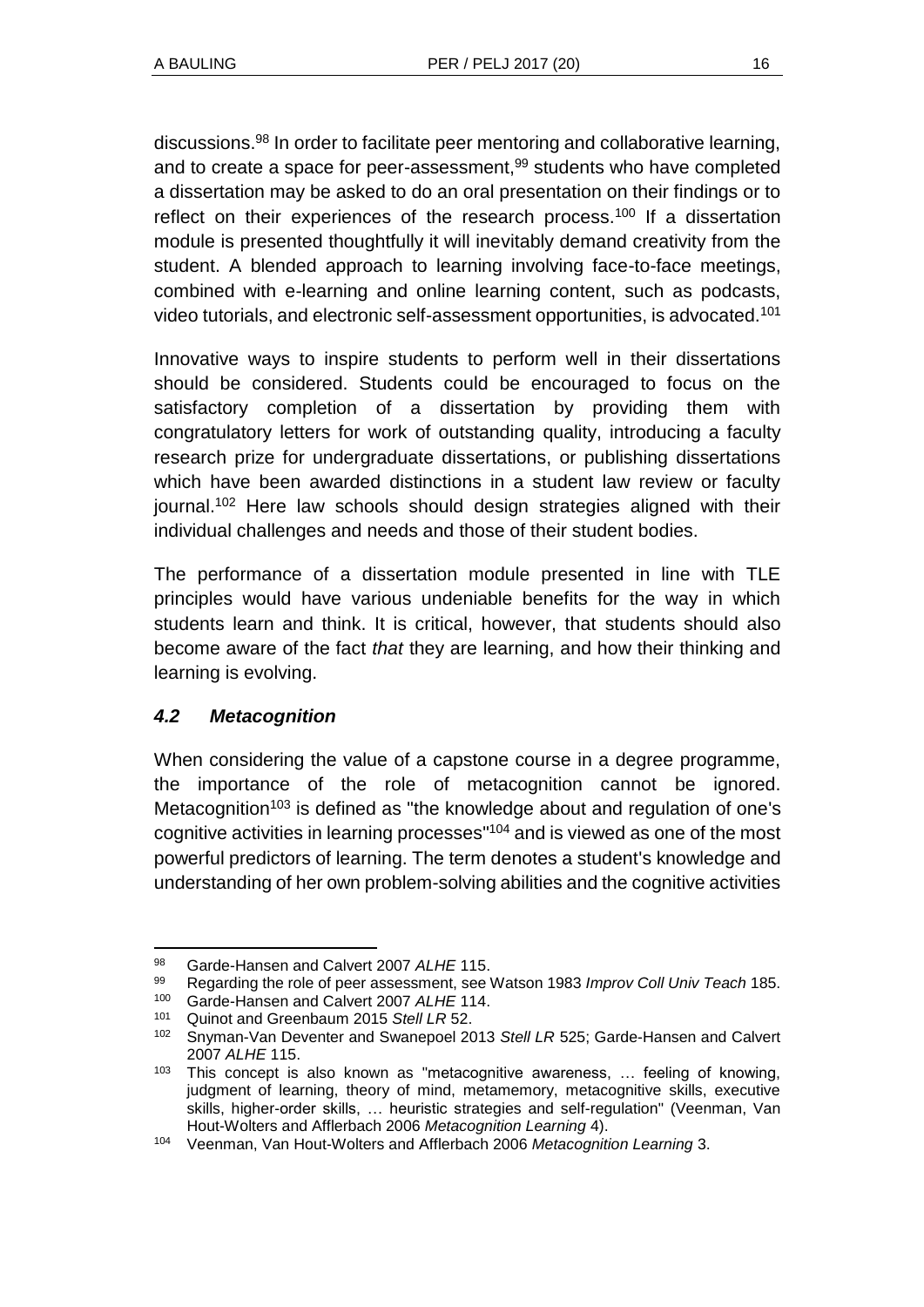involved in learning: "thus 'higher order cognition about cognition'". 105 Metacognitive skills embolden students to accept and continuously practise deep learning, which ultimately results in independent learning and selfmotivation.<sup>106</sup>

Metacognition can take place only once a student understands the fundamental concepts within a field.<sup>107</sup> Initial research will further the student's grasp of the fundamentals of the research topic, whereafter metacognition may take place once the student realises that the process of conducting research and writing is shaping her understanding of the selected topic even further. She also comes to understand *that* she is learning, and *how* she is learning, because she is both *learning to write* and *writing to learn.*<sup>108</sup> Practising writing teaches a student both how to write, and about the topic on which she is writing, therefore greatly enhancing both thinking and learning.<sup>109</sup> Legal writing advances intellectual independence<sup>110</sup> and advancing this competency should be regarded as a crucial goal of a writingacross-the-curriculum programme.

Metacognition has an even greater benefit in that it correlates to intelligence but, more accurately, "contribute[s] to learning performance *on top of* intellectual ability".<sup>111</sup> Therefore all students, regardless of their intellectual capacity, benefit from developing their metacognitive skills and learn better when they understand how they learn. Metacognition can become a subconscious activity which occurs automatically once a student has made a habit thereof.<sup>112</sup> This implies that the student may take the metacognitive skills learnt during dissertation writing forward when she becomes a life-long learner.

The process of reading for and writing a dissertation develops various existing skills. It also provides the student with the opportunity to master new skills not acquired before.

<sup>105</sup> Veenman, Van Hout-Wolters and Afflerbach 2006 *Metacognition Learning* 4, 5.

<sup>106</sup> Quinot and Greenbaum 2015 *Stell LR* 44-45.

<sup>107</sup> Veenman, Van Hout-Wolters and Afflerbach 2006 *Metacognition Learning* 5-6.

<sup>108</sup> Kieft, Rijlaarsdam and Van den Bergh 2006 *EJPE* 18-20, 29-30; Broodryk 2014 *Obiter*  455-456; Snyman-Van Deventer and Swanepoel 2013 *Stell LR* 514, 527; Quinot and Greenbaum 2015 *Stell LR* 40.

<sup>109</sup> Kieft, Rijlaarsdam and Van den Bergh 2006 *EJPE* 19.

<sup>110</sup> Snyman-Van Deventer and Swanepoel 2013 *Stell LR* 511.

<sup>111</sup> Veenman, Van Hout-Wolters and Afflerbach 2006 *Metacognition Learning* 6 (own emphasis).

<sup>112</sup> Veenman, Van Hout-Wolters and Afflerbach 2006 *Metacognition Learning* 6.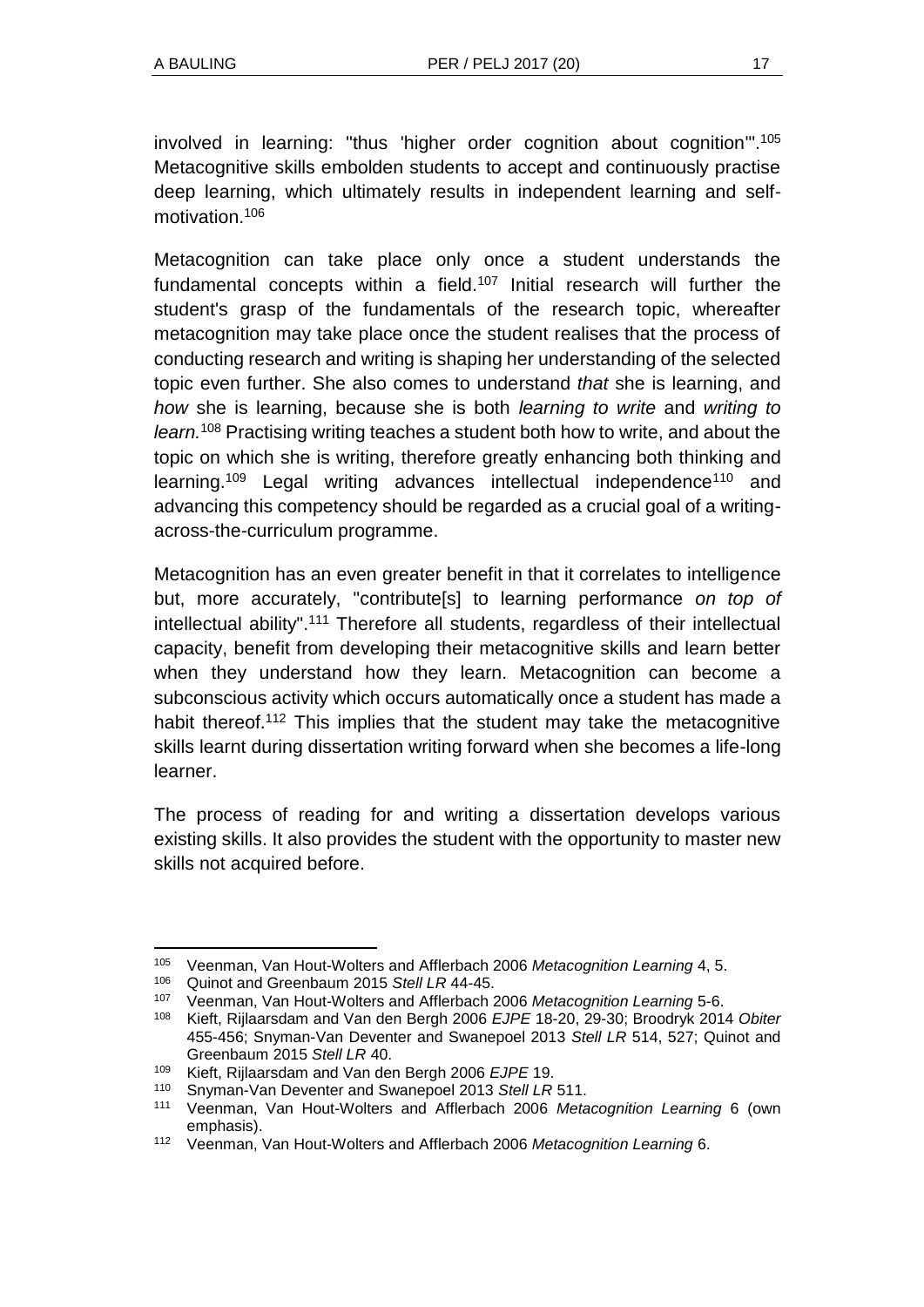#### *4.3 Skills acquisition and development*

"Research does not come naturally"<sup>113</sup> and novice researchers may be disheartened by the demands thereof upon their first introduction to a substantial research project such as a dissertation. This is partially because writing is a complex activity that requires great effort on the part of the author.<sup>114</sup> Longer writing pieces call for analysis, application and synthesis, critique, deconstruction, and comparison. A student may be good at writing examinations because this process is familiar to her, but she might struggle initially with a research project.<sup>115</sup> This does not mean that she is incapable of acquiring and mastering the skills a dissertation necessitates.<sup>116</sup>

Completing an undergraduate dissertation in law is indicative of the refinement of a number of crucial skills demanded of a legal practitioner: critical reading, reflection, solution-orientated thinking, clear and concise writing, the ability to do legal research, the extrapolation of crucial information, and life-long learning.<sup>117</sup> However, the most important skills learnt upon the satisfactory completion of a dissertation are those pertaining to autonomous learning, critical thinking, creativity, and legal writing.<sup>118</sup> Writing is inextricably linked to reading and thinking; if this link is severed the end result is uncritical, unreflective and one-dimensional.<sup>119</sup> Students need to understand that they must be able think critically, argue, and analyse as part of the writing process.<sup>120</sup> It must be emphasised again that the dissertation module should not be the first module in which the student is required to learn or hone these skills.<sup>121</sup>

Various skills are learned only when doing extensive research and writing. A dissertation offers a distinctive opportunity for autonomous and liberated learning,<sup>122</sup> which is crucial, since "students are ultimately responsible for their own learning".<sup>123</sup> Students are indirectly assessed on their ability to

<sup>113</sup> De Wit 2012 *Progressio* 48.

<sup>114</sup> Kieft, Rijlaarsdam and Van den Bergh 2006 *EJPE* 19.

<sup>115</sup> De Wit 2012 *Progressio* 49.

<sup>116</sup> De Wit 2012 *Progressio* 49.

<sup>117</sup> De Wit 2012 *Progressio* 50; Greenbank *et al* 2008 *IJQS* 15.

<sup>118</sup> Quinot 2012 *SALJ* 416, 418; Van Marle and Modiri 2012 *SALJ* 218.

<sup>119</sup> Van Marle 2010 *PSLR* 7; Swanepoel and Snyman-Van Deventer 2012 *Obiter* 129; Bangeni and Greenbaum 2013 *Per Linguam* 77.

<sup>120</sup> Broodryk 2014 *Obiter* 454.

<sup>121</sup> Rowley and Slack 2004 *Education and Training* 177; Snyman-Van Deventer and Swanepoel 2013 *Stell LR* 514.

<sup>122</sup> Rowley and Slack 2004 *Education and Training* 177; Garde-Hansen and Calvert 2007 *ALHE* 106.

<sup>123</sup> Wiersema and Licklider 2007 *HER* 45-46. In this regard see Garde-Hansen and Calvert 2007 *ALHE* 107, 114; Hauhart and Grahe 2010 *Teaching Sociology* 11.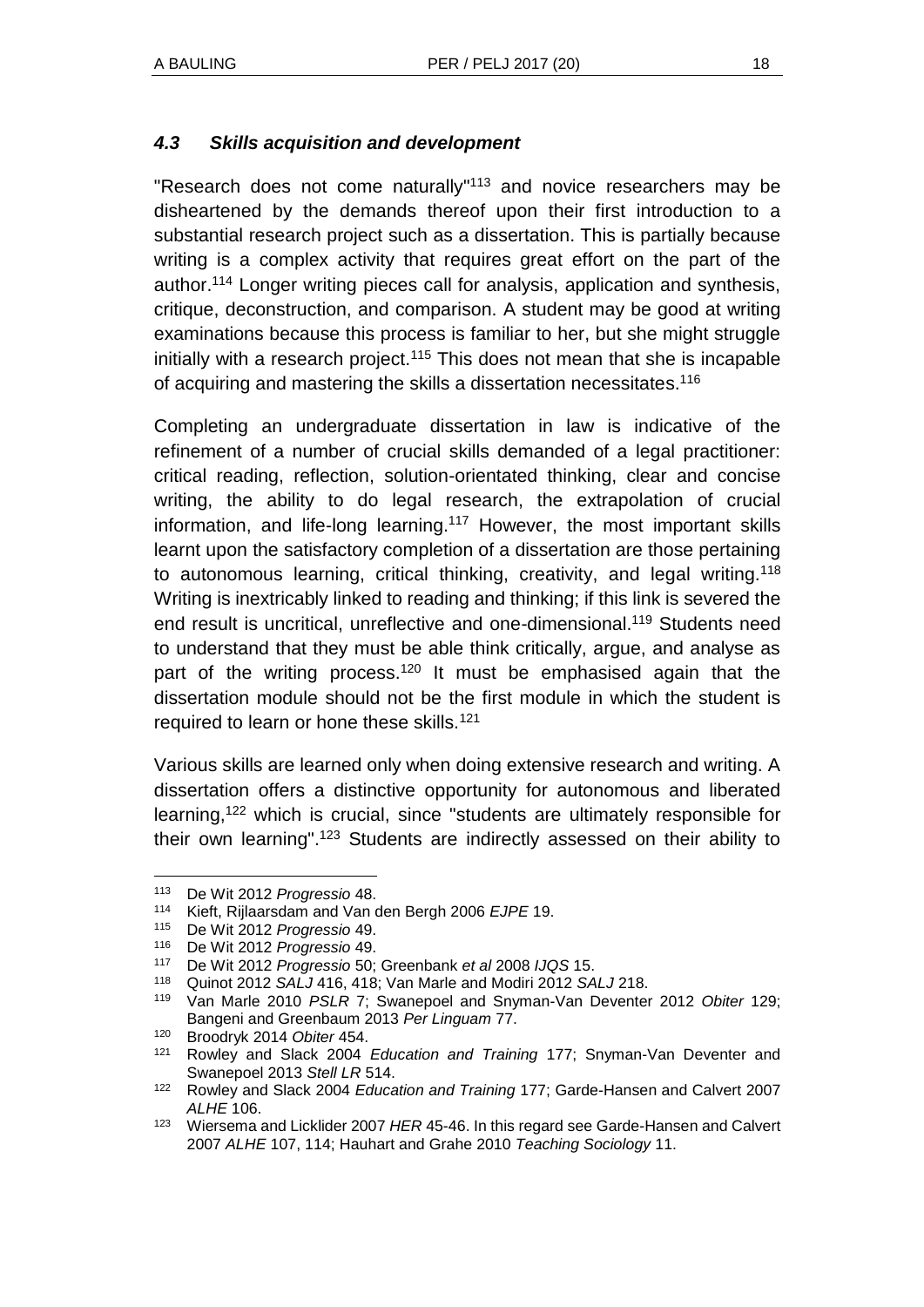adhere to deadlines with minimum supervision, and to develop initiative, selfcontrol and time management skills.<sup>124</sup>

Legal practitioners are problem solvers and therefore the skills of critical thinking and analysis are of the utmost importance. Law graduates must become creative problem solvers who have learned the crucial skill of critiquing existing law within the framework of transformative constitutionalism, in order to imagine what the law could be or ought to be.<sup>125</sup> Law teachers should guide students to be active in their learning and be independent enough to form their own view on the law being taught, and its alignment (or not) to the transformative guidelines set by the *Constitution*. 126 A dissertation module that explicitly requires this type of analysis of law will inevitably develop this crucial skill. As a capstone course the dissertation module would create a cumulative learning experience that would grant the student the opportunity to synthesise and apply the course materials presented throughout the curriculum.<sup>127</sup> It could also guide a student's thinking away from her compartmentalised view of the South African legal system, which is often fostered by the pedagogies currently utilised in most lecture halls and strengthened by most traditional assessment strategies.

Another vital skill an LLB graduate should master is the ability to conduct relevant and comprehensive legal research. Some of the associated skills the student will have to acquire include identifying terms to use when doing a literature search, illustrating a practical ability to base findings on the most recent sources of law, locating and reading literature in order to determine the relevance and quality thereof, effectively organising the selected sources in the write-up of the research, and presenting the findings in a cohesive manner.<sup>128</sup> Focussing great attention on developing the student's ability to conduct research is paramount. "There is no law library on the Starship 'Enterprise'". <sup>129</sup> If a legal source is not accessible on the Internet it does not exist and is of no relevance in the eyes of the law student of today.<sup>130</sup> Apart from being taught how to access electronic legal sources, students should also learn how to gauge their value.<sup>131</sup> The volume of information available

l <sup>124</sup> Day and Bobeva 2007 *IJQS* 219; Garde-Hansen and Calvert 2007 *ALHE* 106; Watson 1983 *Improv Coll Univ Teach* 183.

<sup>125</sup> In this regard see Quinot 2012 *SALJ* 417-420.

<sup>126</sup> Quinot and Greenbaum 2015 *Stell LR* 37.

<sup>127</sup> Hauhart and Grahe 2010 *Teaching Sociology* 4.

<sup>128</sup> De Wit 2012 *Progressio* 60.

<sup>129</sup> Daly 2008 *J Legal Educ* 455.

<sup>130</sup> Daly 2008 *J Legal Educ* 455.

<sup>131</sup> Quinot and Greenbaum 2015 *Stell LR* 37; Rowley and Slack 2004 *Education and Training* 179; Daly 2008 *J Legal Educ* 459.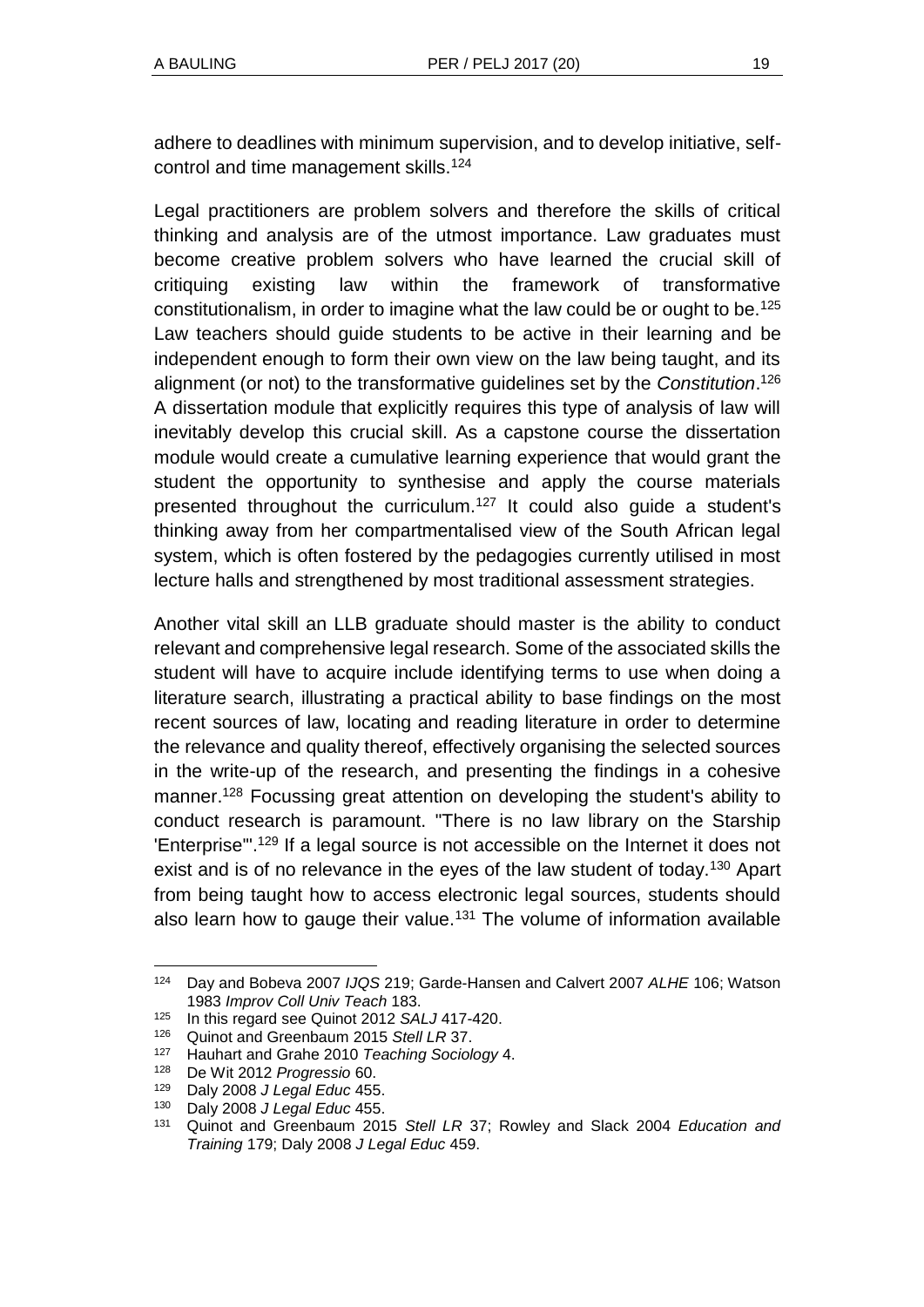to the law student is astronomical, but the value thereof may be questionable.<sup>132</sup> As the wealth of information grows, the skills necessary to navigate it all become even more important.<sup>133</sup> The law librarian should be tasked with providing law students with the basic skills required to negotiate legal databases,<sup>134</sup> but supervisors are ultimately responsible for educating dissertation students on how to determine the value of a specific source, as well as its importance as a primary or secondary source of law. This is a skill that should be taught throughout the LLB curriculum but the supervisor, who ultimately assesses a student's understanding of this concept, is tasked with honing this vital skill.

A law student who has the ability to utilise various sources of law, synthesise the information found therein and present it effectively is illustrating elements of authentic learning.<sup>135</sup> This form of authentic learning in a dissertation module would be near impossible to achieve without the active guidance of a willing supervisor.

### *4.4 The influence of the supervisor*

Students who attempt their first dissertation need intense guidance on how to produce a final product which allows them to demonstrate that they are in fact capable of analysis, synthesis, creativity and coherence.<sup>136</sup> The importance of the role of the supervisor in developing the skills a novice dissertation student requires is immeasurable. The interactions between the student and supervisor, which include posing questions; debating aspects of the topic; assisting in the sharpening and reigning in of arguments and ideas; guiding a student to conform to the research standards the discipline entails; and assisting a student with the conceptualisation, execution and completion of the research project, are central to the endeavour. Without the supervisor's direction the student will not be able to refine the complex skill of dissertation writing.<sup>137</sup>

Often it is required of a supervisor to step into the role of supporter and mentor.<sup>138</sup> The nature of the supervisor-student relationship is such that the supervisor is in an ideal position to hone the student's communication (both

l <sup>132</sup> Daly 2008 *J Legal Educ* 455; Quinot 2012 *SALJ* 426; Quinot and Greenbaum 2015 *Stell LR* 36.

<sup>133</sup> Daly 2008 *J Legal Educ* 461.

<sup>134</sup> In this regard also see Snyman-Van Deventer and Swanepoel 2013 *Stell LR* 516.

<sup>135</sup> Quinot and Greenbaum 2015 *Stell LR* 47.

<sup>136</sup> Rowley and Slack 2004 *Education and Training* 177.

<sup>137</sup> De Wit 2012 *Progressio* 50.

<sup>138</sup> De Wit 2012 *Progressio* 50.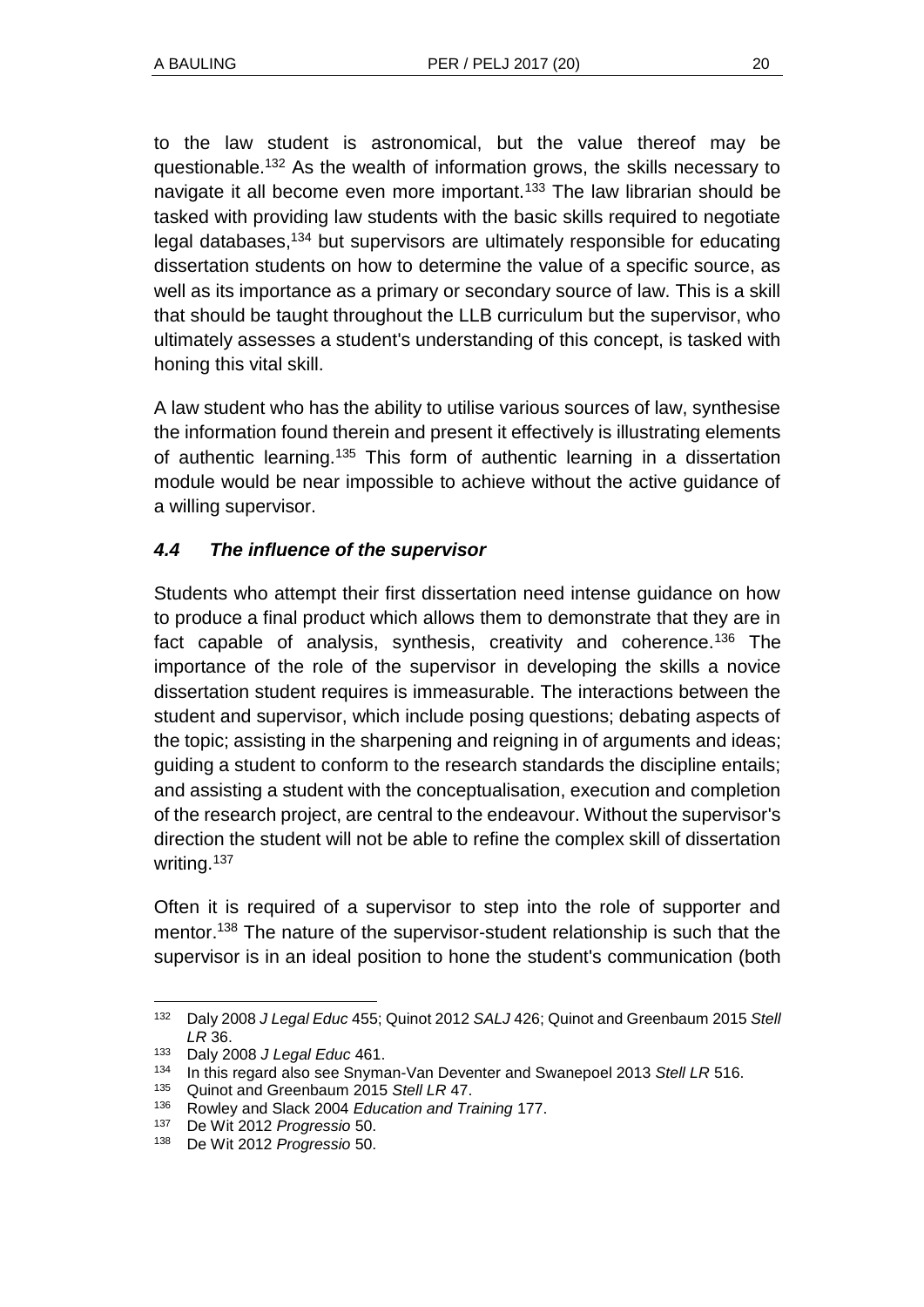verbal and written), interpersonal, and listening skills, as well as to boost the student's self-confidence in her research and writing ability.<sup>139</sup> Compulsory individual supervision sessions should be used specifically to stimulate critical thinking on the selected research topic. When discussing what has already been mastered and how to improve upon a previous attempt, it is imperative that the supervisor guide the student by asking questions which may potentially broaden her perspective on the topic.

It is unrealistic to expect undergraduate students to produce new knowledge, but the evaluation of legal sources from a specific theoretical perspective is essential.<sup>140</sup> Supervisors may expect students to demonstrate a certain rudimentary understanding of legal theory, or at least of a specific school of thought. The student should be able to evaluate her specific topic from within the scope of this theoretical framework, and within the South African LLB degree this theory must be that of transformative constitutionalism. If a student is able to accomplish this, she will automatically illustrate her ability to critically engage with the subject matter of the dissertation, and the degree programme as a whole.

Such a capstone dissertation module in the LLB degree would require teaching and learning practices and policies in congruence with the framework of TLE. This demands that a supervisor become a role model and mentor to the student. Law teachers perpetuate legal culture<sup>141</sup> and the supervisor-student relationship should create the type of situation where the culture instilled can be sculpted to deliver the desired impact.

Undergraduate dissertation supervision is an arduous task that demands that supervisors support their students towards realising their potential.<sup>142</sup> It is of the utmost importance that the supervisor should act as the student's mentor. Due to the nature of the supervisor-student relationship, this is most likely the most intimate relationship the student will build with any academic during her studies. The continuous personal interactions will automatically shape the manner in which the student thinks a legal professional should act, communicate and conduct herself. The supervisor's conduct and demeanour could also have a lasting impact on the student's work ethic and view of law within a constitutional framework.

<sup>139</sup> De Wit 2012 *Progressio* 50.

<sup>140</sup> Rowley and Slack 2004 *Education and Training* 178.

<sup>141</sup> Kennedy 1982 *J Legal Educ* 591-615; Klare 1998 *SAJHR* 168, 170; Quinot 2012 *SALJ* 416-417.

<sup>142</sup> Rowley and Slack 2004 *Education and Training* 180.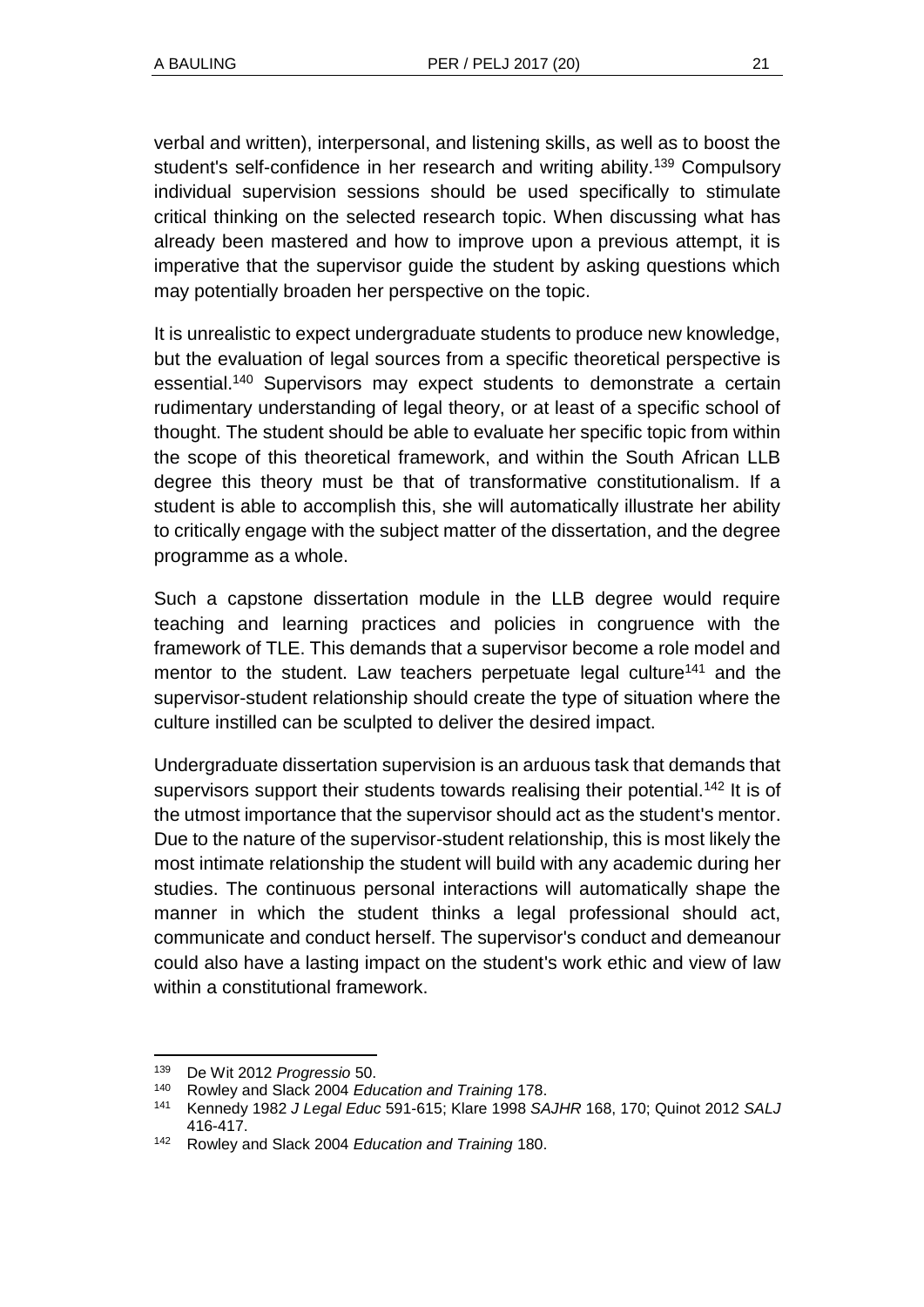There is no denying that undergraduate supervision is a time-consuming endeavour. It is immensely rewarding, however. The LLB dissertation has the inherent capability to contribute to the process of shifting a student's perspective of law away from the conservative and in line with that demanded by the *Constitution*. The supervisor should assist the student in selecting a topic which can be evaluated from a constitutional vantage point and guide her to successfully accomplish this task. This embraces a pedagogically sound approach to teaching law in South Africa. Adopting this approach to presenting an LLB dissertation module will, however, not be without its challenges.

### **5 Constraints and challenges**

The most fundamental form of innovation is the transformation of the values of teachers. All other forms of innovation—in materials, methods, pupil grouping and so forth—are often dependent for their success upon a shift in the values of teachers.<sup>143</sup>

Many supervisors dismiss the responsibility of undergraduate supervision as an inevitable burden imposed by faculty management. It is convenient to assume that undergraduate dissertations necessitate administrative intervention and effort disproportionate to the benefits experienced by students.<sup>144</sup> The potential value of the dissertation-writing process and the module's role in the development of various aspects of graduateness are unfortunately overlooked. It goes beyond the scope of this contribution to include detailed analyses of the constraints and challenges law teachers who adopt the TLE pedagogy, or those who attempt to present a pedagogically sound dissertation module, will inevitable encounter. Some should be mentioned, however.

Criticism of and resistance to existing and potential writing-across-thecurriculum programmes has been observed in several law schools across the country. It may be assumed that because a dissertation module is related to this project, and because both require additional effort from law teachers, the opposition may be similar. The reluctance to engage enthusiastically with a writing-intensive approach is attributed to the fact that law teachers feel underqualified, uninterested and insufficiently experienced to teach and assess these skills; to an already unmanageable workload worsened by everincreasing student enrolment figures, poor student-staff ratios, seemingly

l <sup>143</sup> Hoyle "Strategies in Curriculum Change" 96.

<sup>144</sup> Watson 1983 *Improv Coll Univ Teach* 183.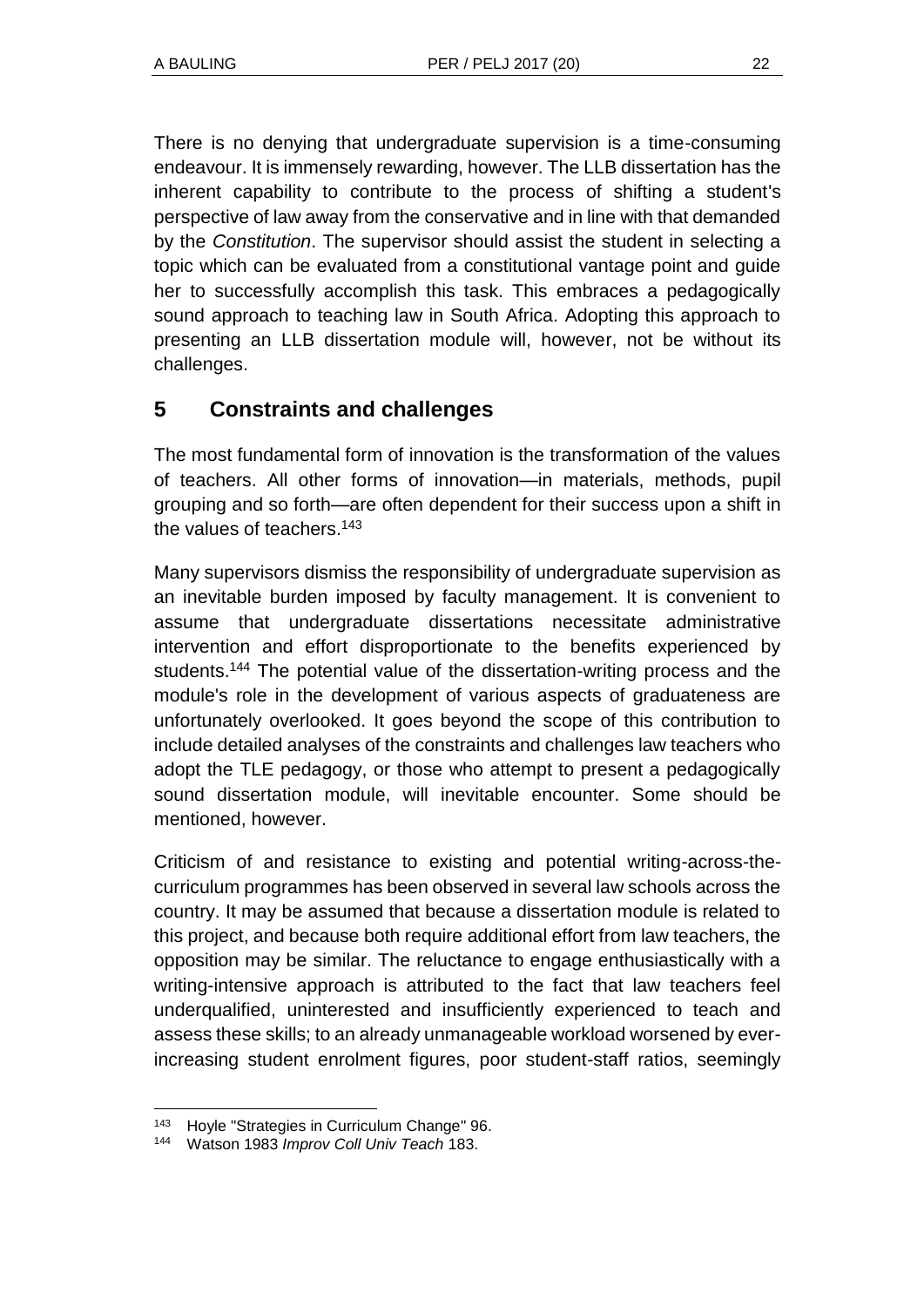endless administrative duties and continuous pressure to publish one's own research, and complete postgraduate qualifications; to the fact that semesters are deemed too short, and the syllabus appears already filled to capacity with crucial substantial law content; to the reality that teaching and assessing skills are labour-intensive and time consuming processes which demand continuous feedback and rigorous student contact; and to the refusal of established researchers and law teachers to learn new skills or teach in an innovative way.<sup>145</sup>

Undergraduate supervision is an abbreviated version of postgraduate supervision and presents more challenges due to the fact that the supervisor has less contact and time with the student in which to determine her individual learning needs.<sup>146</sup> The supervisor thus has a much shorter period in which to formulate and implement intensive individual interventions to assist the specific student to refine her dissertation-writing skills.<sup>147</sup> The supervisor needs to implement varied support and supervision with different students, based on their individual learning capabilities and pre-existent skillsets, and this can be challenging.<sup>148</sup> Students also display varying levels of motivation, which further hampers a supervisor's attempts to teach effectively.<sup>149</sup>

Students' propensity to commit plagiarism frustrates supervisors immensely.<sup>150</sup> The prevalence could be attributed to several causes. Students fail to understand what plagiarism is and thus commit it unintentionally, students do not grasp the severity of the consequences of being found guilty of plagiarism, or students disregard their knowledge and understanding of the concept in order to complete work quicker, or to their minds, to a higher standard than they would have been able to achieve through independent effort.

No clear-cut solutions or easy approaches are available with which to combat these challenges, but some suggestions have been made in this regard.<sup>151</sup>

l <sup>145</sup> Broodryk 2014 *Obiter* 464-465; Biggs and Hurter 2014 *JJS* 24-25; Swanepoel and Snyman-Van Deventer 2012 *Obiter* 133; Snyman-Van Deventer and Swanepoel 2013 *Stell LR* 513, 515; Quinot and Greenbaum 2015 *Stell LR* 45-46, 60; Heringa *Legal Education* 55-56. Many of these concerns are valid. In order to establish a consolidated teaching approach aimed at continuous skills development across the LLB curriculum of a law faculty, faculty management would have to support staff and come up with strategies to enforce such a tuition policy across all the modules in the curriculum.

<sup>146</sup> Rowley and Slack 2004 *Education and Training* 176-177.

<sup>147</sup> Rowley and Slack 2004 *Education and Training* 177.

<sup>148</sup> Rowley and Slack 2004 *Education and Training* 177.

<sup>149</sup> Rowley and Slack 2004 *Education and Training* 178.

<sup>150</sup> Broodryk 2014 *Obiter* 464-465.

<sup>151</sup> Swanepoel and Snyman-Van Deventer 2012 *Obiter* 121-134.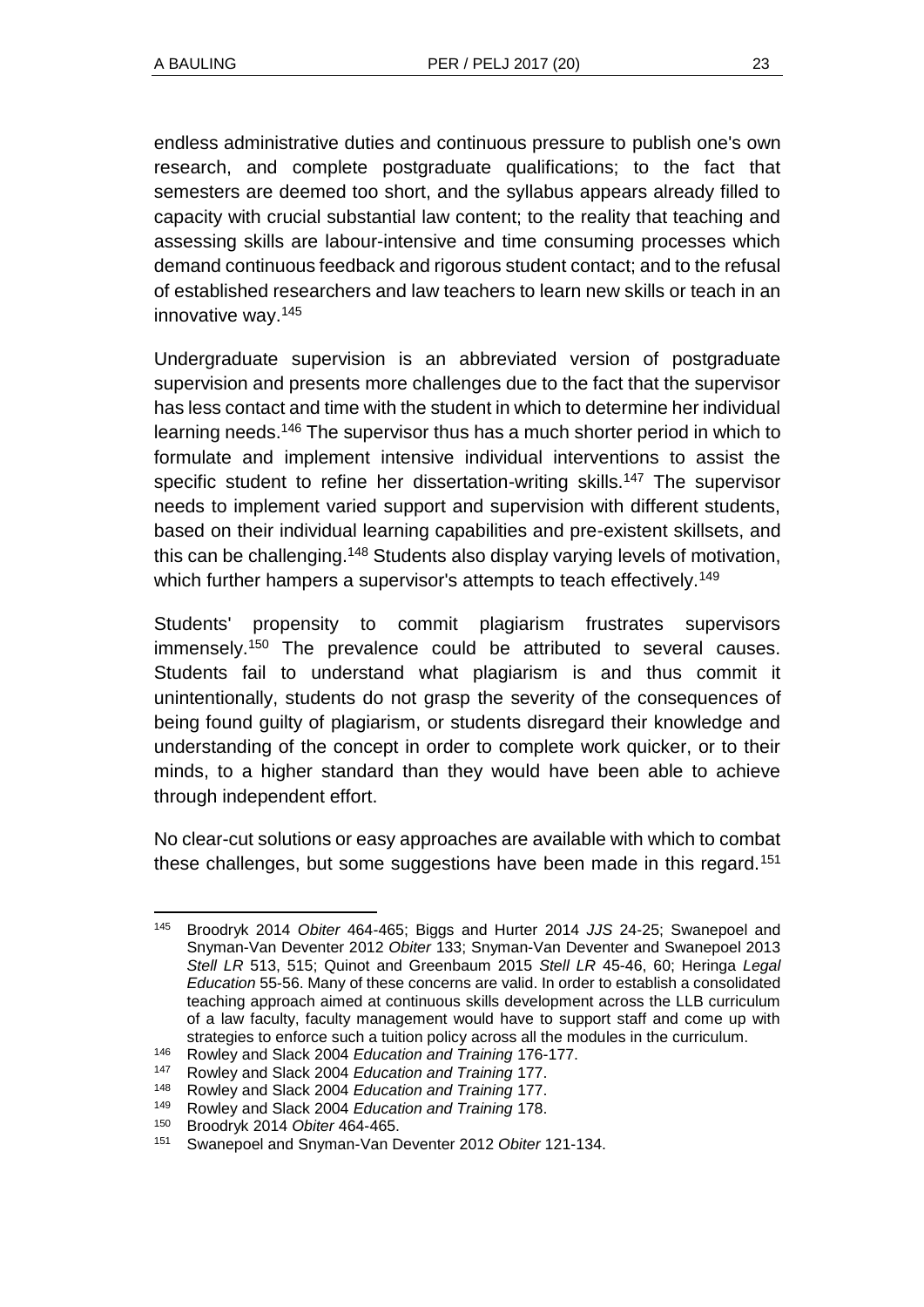Co-operation between various law teachers in a faculty, which would require instilling a measure of excitement in colleagues, is essential. Assistance, guidance and enforcement from and by university or faculty management could provide substantial support and streamline an attempt to take on anticipated challenges.

Successful supervision requires that the supervisor be open to the idea of developing her supervision skills. Supervisors need to embrace the responsibility to develop their expertise in the use of digital information resources and then be eager to share this expertise with students.<sup>152</sup> Incentivising teaching skills development for law teachers and introducing them to pedagogical thinking and the importance of TLE could be a start.<sup>153</sup> Stakeholders, within the university and from legal practice, should assist law teachers in their duty to teach effectively and in line with the requirements of the *Constitution*. 154

I understand that practising what I am suggesting would be no mean feat, as law schools have vastly varying resources at their disposal, students' academic preparedness for such a module will vary, and it will take years to successfully restructure the degree programme in order to ensure that skills training is incorporated into the syllabus and assessment of each module within the LLB curriculum. But it is imperative that the challenge be embraced, since it is the only way to effectively teach legal writing and research skills. Law teachers must be brought to realise that the benefits for the student outweigh the perceived challenges by far.

### **6 Conclusion**

It is the law graduates themselves who pride themselves in being awarded a well-deserved degree from a respected institution after being subjected to a rigorous test of their learning outcomes, and who carry that "badge" (the degree certificate) with them throughout their careers.<sup>155</sup>

Where no sound pedagogical rationale for the presentation of a dissertation module exists, outdated values, methodologies and aims render the dissertation anachronistic.<sup>156</sup> In this contribution I arque that the inclusion of a compulsory dissertation module in the final year of the LLB degree, which

l <sup>152</sup> Rowley and Slack 2004 *Education and Training* 180.

<sup>153</sup> Quinot and Greenbaum 2015 *Stell LR* 61.

<sup>154</sup> Quinot and Greenbaum 2015 *Stell LR* 61.

<sup>155</sup> Campbell 2014 *Stell LR* 26.

<sup>156</sup> Greenbank *et al* 2008 *IJQS* 4.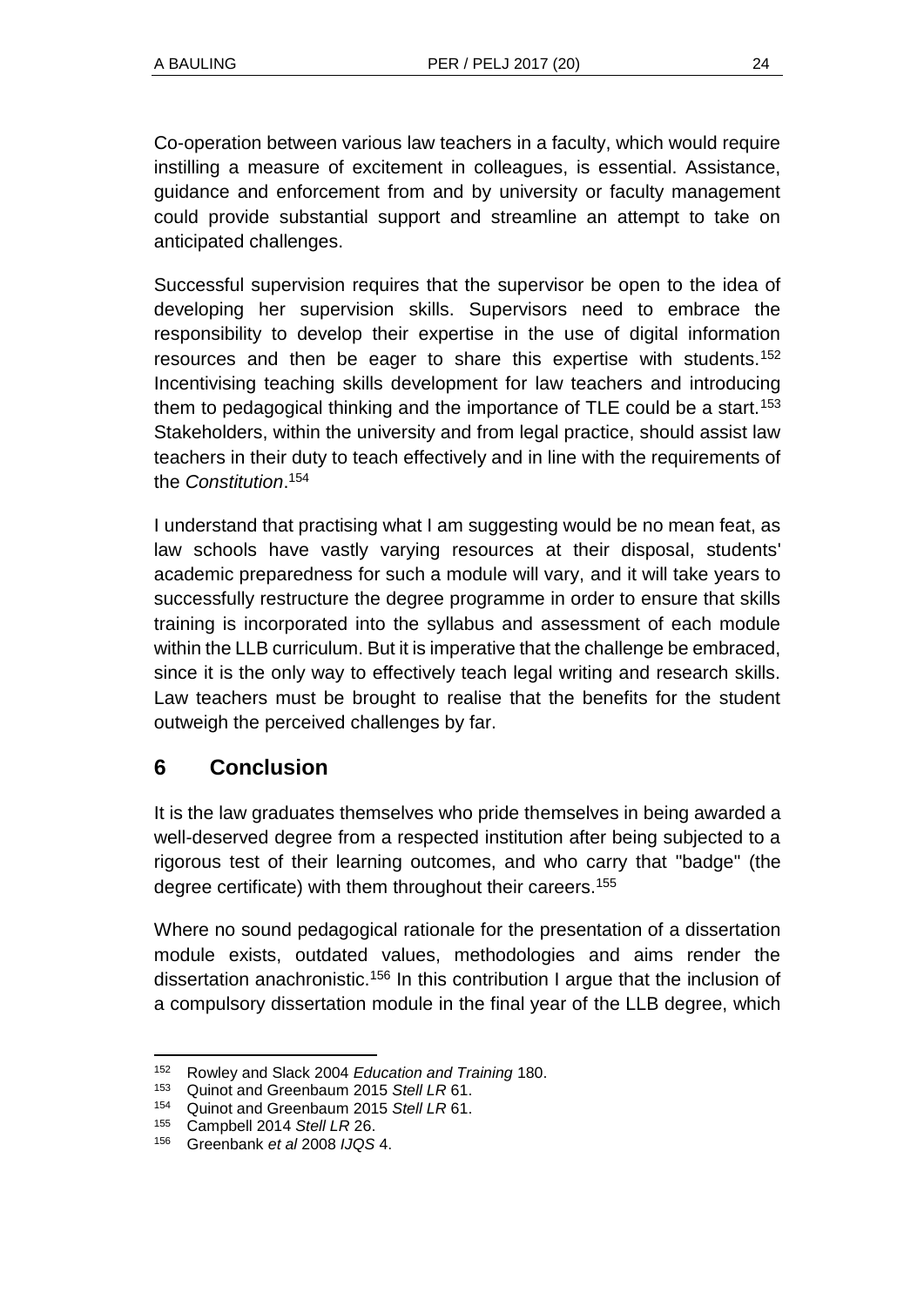demands that the student complete a research project in line with the theory of transformative constitutionalism, is a pedagogically sound approach to consider when reviewing the LLB degree programme. This dissertation module should demand of students that they complete a dissertation, at least 8,000 words in length, and should illustrate the achievement of other related competencies through a series of additional alternative assessments.<sup>157</sup>

Since the proposed dissertation module would be presented as a capstone course the completed dissertation should illustrate an in-depth understanding of the chosen topic, the ability to synthesise new knowledge with that constructed throughout the degree programme, and an ability to critique law as demanded by transformative constitutionalism. The learning facilitated by a dissertation module would create opportunities for cumulative learning and provide a coherent learning experience for the undergraduate student completing her degree.<sup>158</sup> A great number of skills would be acquired throughout the disserting process, the most important of which are those pertaining to autonomous learning, critical thinking, creativity, and legal writing. Metacognition would greatly aid the endeavour to master these skills and the ability to think about one's own thinking and learning would then be carried forward into the student's career as a legal practitioner.

The only way the student could effectively benefit from the dissertation module to the extent desired from a pedagogical vantage point would be if a willing and able supervisor were to facilitate the student's learning process. The supervisor should become an important mentor for the dissertation student and be in a position to teach her far more than just how to write and do research. The supervisor should entrench the principles of transformative constitutionalism in the student's perception of law.

TLE demands that the agenda of South African law, namely transformative constitutionalism, be advanced and incorporated into the content and methodology of legal education. This approach necessitates a focus on social responsibility,<sup>159</sup> social justice,<sup>160</sup> and the endeavour of "teaching *for* transformation".<sup>161</sup> The South African law teacher should align her teaching with a pedagogy which embodies justification instead of authority.<sup>162</sup> The three foundational aspects of TLE, namely a focus on the transformative

<sup>157</sup> See para 4.1 above.

<sup>158</sup> Smith "Curricular Structures for Cumulative Learning" 85.

<sup>159</sup> Fourie 2016 *PELJ* 20.

<sup>160</sup> Campbell 2014 *Stell LR* 27-28; Fourie 2016 *PELJ* 4.

<sup>161</sup> Smith and Bauling 2013 *Stell LR* 616 (emphasis as in source).

<sup>162</sup> Quinot 2012 *SALJ* 417.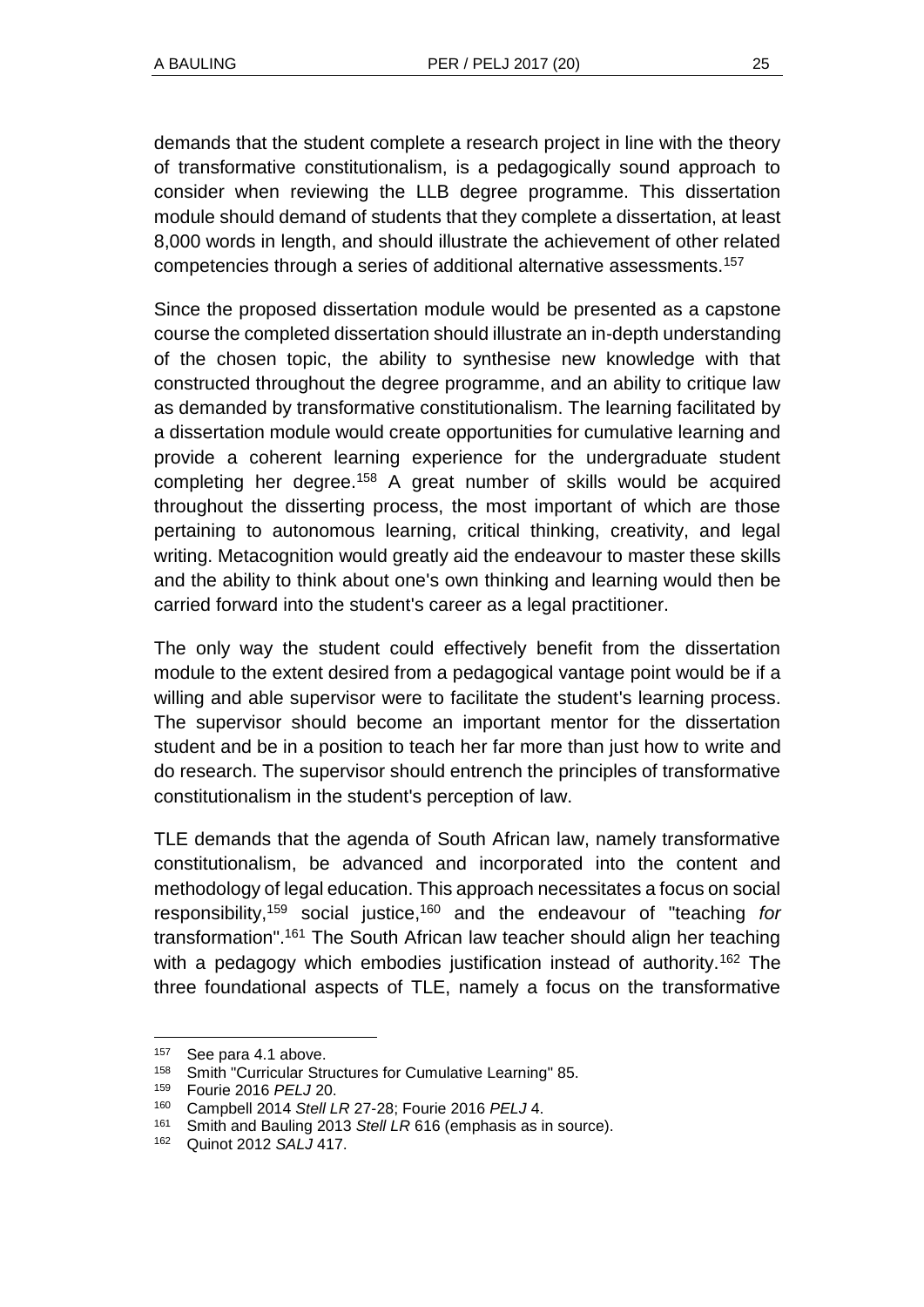constitutional framework, adopting a constructivist approach to teaching and learning, and embracing the opportunities created by ICT and its relationship to law would all be incorporated in the dissertation module I propose in this contribution. The dissertation and the manner in which it is presented could have immense value for the student and instil an ethical approach to law in LLB graduates.

This approach to presenting a dissertation module would not be without its challenges, but the majority of these could be overcome by a faculty of law teachers who are excited about teaching law responsibly, and who are willing to work together to make that happen.

Developing the correct educational environment in which students are encouraged to undertake dissertation work, is as much the individual teacher's concern for innovation in teaching methods as that of the overall course structure.<sup>163</sup>

The dissertation writing process is an endeavour in independent study and tests the student's ability to educate herself.<sup>164</sup> Graduates are successful if they have confidence in their ability to perform, and a dissertation module can develop this confidence.<sup>165</sup> If law teachers see the opportunity to build meaningful relationships with the students they supervise as a privilege and not a burden, great strides will be made.

Will<sup>166</sup> argues that "continuity is mechanical and lifeless" and that it should not be the dissertation student's goal to adhere to the inherited status quo. A discipline's past, present and future, and the inevitable relationship between these may be effectively illustrated to a dissertation student if the module is presented creatively. The potential value of a dissertation module, presented as expounded in this contribution, could be of great value to the student in the final year of her LLB degree programme. This module could impart the graduateness attributes demanded by South African society, whilst developing a host of crucial skills. The vital first step in the process of developing and implementing such a module would be to convince law teachers of their constitutional duty in this regard.

l <sup>163</sup> Watson 1983 *Improv Coll Univ Teach* 185.

<sup>164</sup> Greenbank *et al* 2008 *IJQS* 14-15.

<sup>165</sup> Dunlap 2005 *Educ Technol Res Dev* 77.

<sup>166</sup> Will 1978 *Antioch Rev* 361.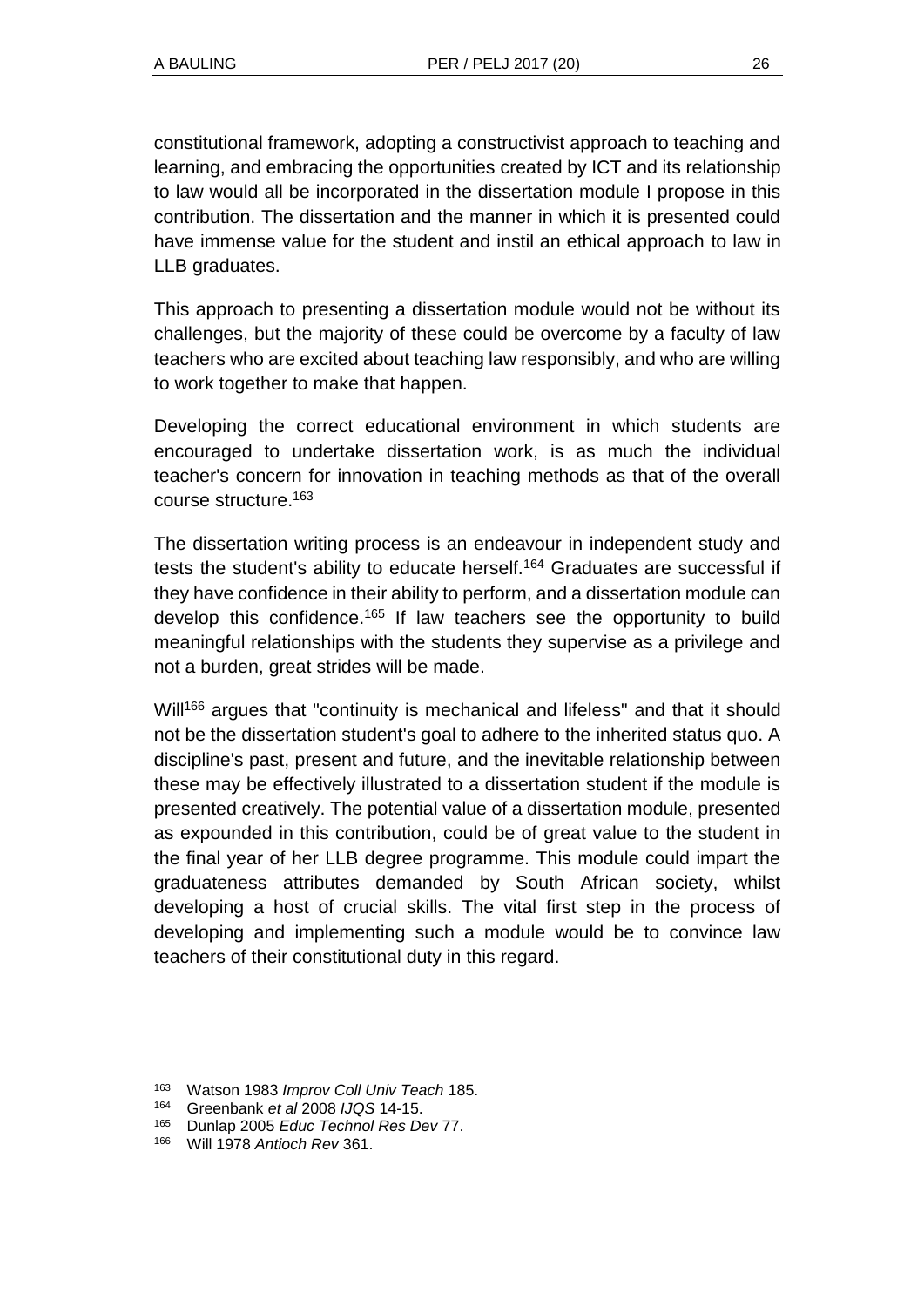# **Bibliography**

### **Literature**

Bangeni and Greenbaum 2013 *Per Linguam*

Bangeni B and Greenbaum L "An Analysis of the Textual Practices of Undergraduate and Postgraduate Novice Writers in Law" 2013 *Per Linguam*  72-84

Barnard-Naudé and De Vos 2011 *SALJ*  Barnard-Naudé J and De Vos P "The Heteronormative Observer: The Constitutional Court's Decision in *Le Roux v Dey*" 2011 *SALJ* 407-419

Biggs and Hurter 2014 *JJS* Biggs L and Hurter K "Rethinking Legal Skills Education in an LLB Curriculum" 2014 *JJS* 1-30

Botha 2002 *TSAR* Botha H "Metaphoric Reasoning and Transformative Constitutionalism (Part 1)" 2002 *TSAR* 612-627

Botha 2003 *TSAR* Botha H "Metaphoric Reasoning and Transformative Constitutionalism (Part 2)" 2003 *TSAR* 20-36

Botha 2004 *SAJHR* Botha H "Freedom and Constraint in Constitutional Adjudication" 2004 *SAJHR* 249-283

#### Broodryk 2014 *Obiter*

Broodryk T "Writing Intensive-Courses across the Law Curriculum: Developing Law Students' Critical Thinking and Writing Skills" 2014 *Obiter*  453-466

#### Broodryk and Buitendag 2015 *Obiter*

Broodryk T and Buitendag M "Writing Intensive-Courses across the Law Curriculum: Developing Law Students' Critical Thinking and Writing Skills – A Post-Evaluation Assessment" 2015 *Obiter* 615-630

Brooks, Benton-Kupper and Slayton 2004 *JGE* Brooks R, Benton-Kupper J and Slayton D "Curricular Aims: Assessment of a University Capstone Course" 2004 *JGE* 275-287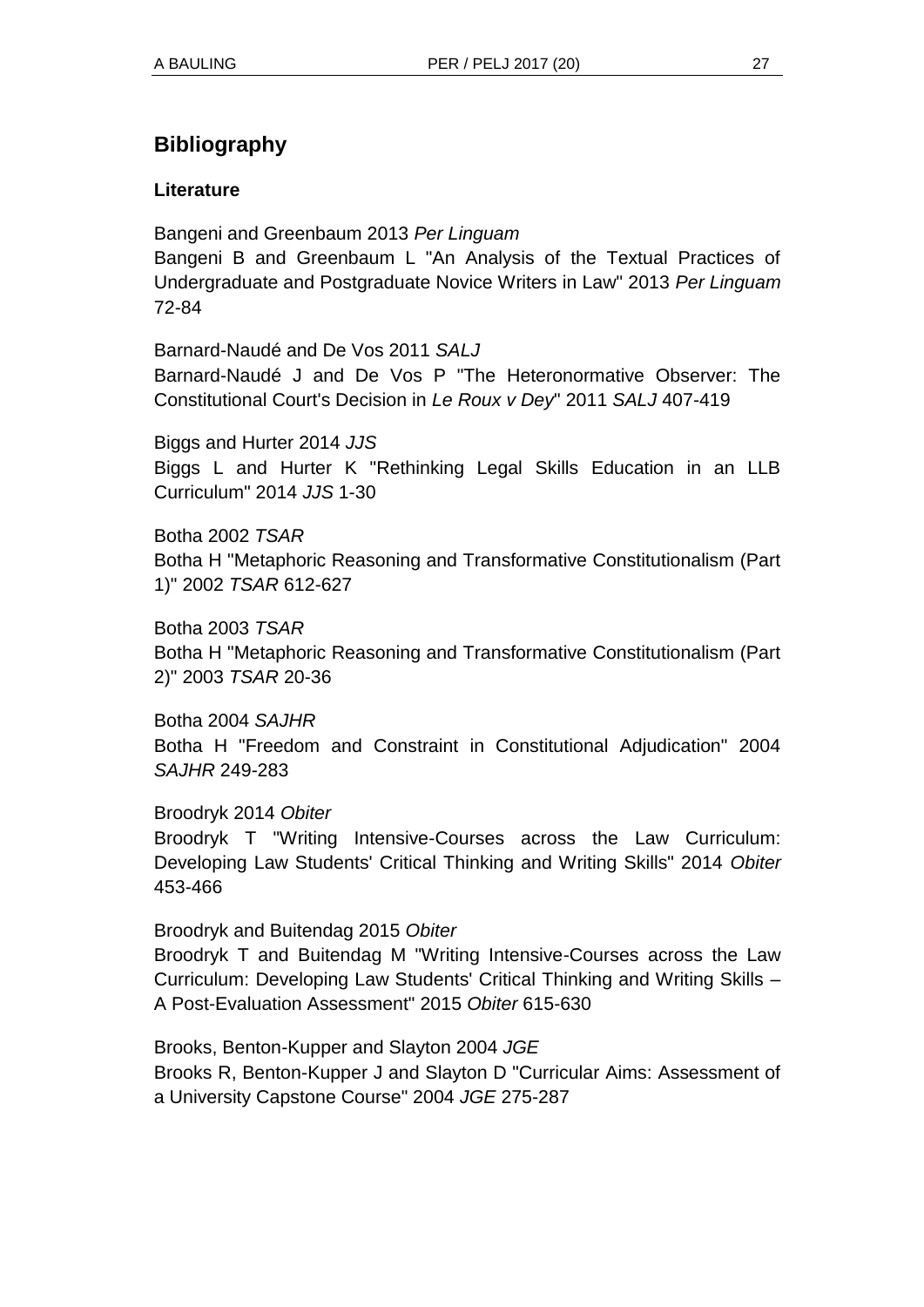#### Campbell 2014 *Stell LR*

Campbell J "The Role of Law Faculties and Law Academics: Academic Education or Qualification for Practice?" 2014 *Stell LR* 15-33

Chickering and Schlossberg "Moving On"

Chickering AW and Schlossberg NK "Moving On: Seniors as People in Transition" in Gardner JN *et al* (eds) *The Senior Year Experience* (Jossey-Bass San Francisco 1997) 37-50

#### Daly 2008 *J Legal Educ*

Daly GM "There is No Law Library on the Starship 'Enterprise'" 2008 *J Legal Educ* 455-462

Davis "Elegy to Transformative Constitutionalism" Davis D "Elegy to Transformative Constitutionalism" in Botha H, Van der Walt A and Van der Walt J (eds) *Rights and Democracy in a Transformative Constitution* (Sun Press Stellenbosch 2003) 57-66

#### Davis 2015 *Acta Juridica*

Davis D "Legal Transformation and Legal Education: Congruence or Conflict?" 2015 *Acta Juridica* 172-188

#### Davis and Klare 2010 *SAJHR*

Davis DM and Klare KE "Transformative Constitutionalism and the Common and Customary Law" 2010 *SAJHR* 403-509

#### Davis 1993 *Teaching Sociology*

Davis NJ "Bringing It All Together: The Sociological Imagination" 1993 *Teaching Sociology* 233-238

#### Day and Bobeva 2007 *IJQS*

Day J and Bobeva M "Applying Performance Management Principles to a Learning Environment for Undergraduate Dissertations: A Case Study" 2007 *IJQS* 217-239

De Wit 2012 *Progressio* De Wit MW "Research Does Not Come Naturally" 2012 *Progressio* 48-67

#### Dunlap 2005 *Educ Technol Res Dev*

Dunlap JC "Problem-Based Learning and Self-Efficacy: How a Capstone Course Prepares Students for a Profession" 2005 *Educ Technol Res Dev* 65- 85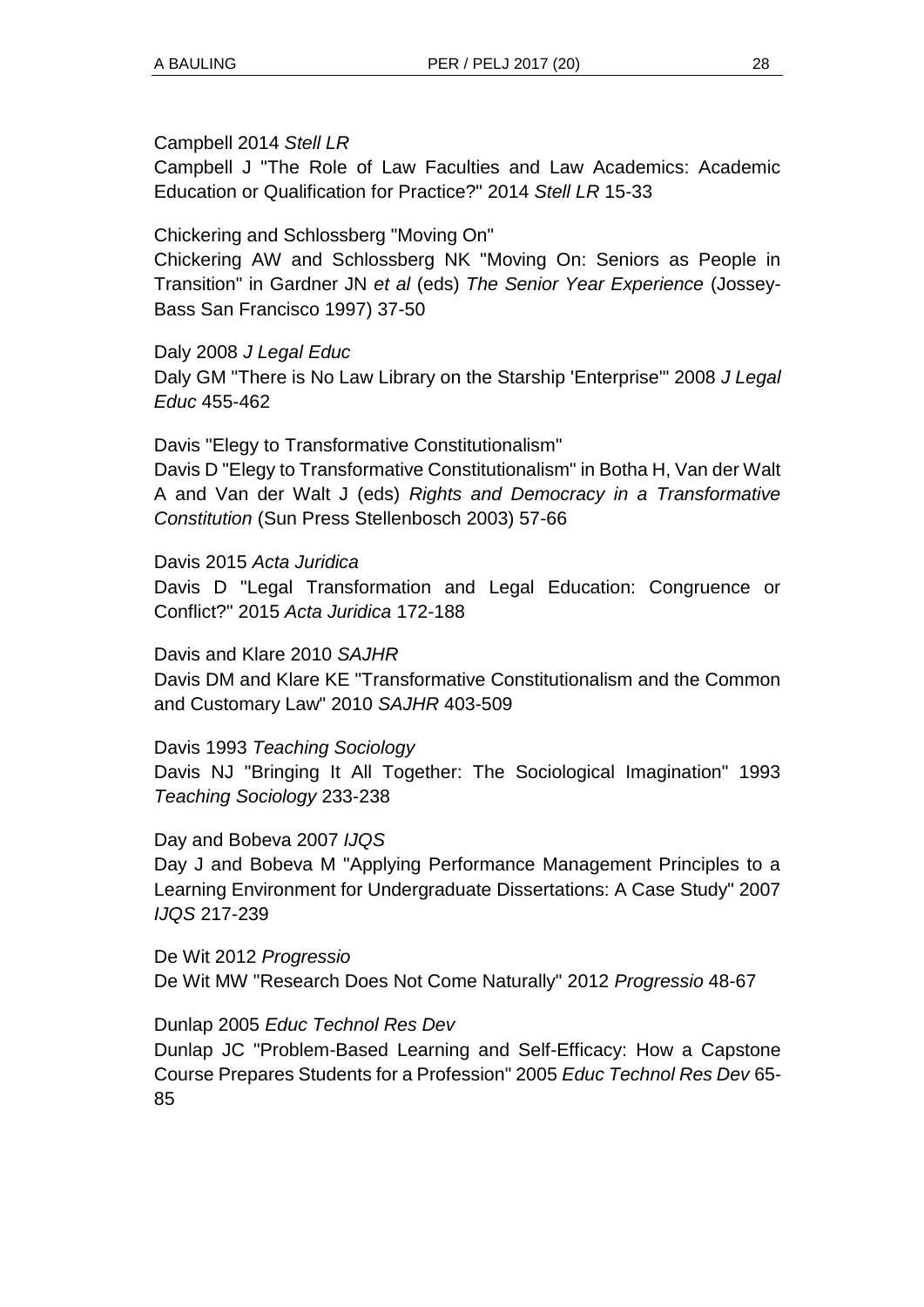Durel 1993 *Teaching Sociology* 

Durel RJ "The Capstone Course: A Rite of Passage" 1993 *Teaching Sociology* 223-225

Feather, Anchor and Cowton "Value of the Undergraduate Dissertation" Feather D, Anchor JR and Cowton J "The Value of the Undergraduate Dissertation: Perceptions of Supervisors" in *Paper Presentations of the 2010 University of Huddersfield Annual Learning and Teaching Conference*  (University Press Huddersfield 2011) 41-56

Fourie 2016 *PELJ*

Fourie E "Constitutional Values, Therapeutic Jurisprudence and Legal Education in South Africa: Shaping our Legal Order" 2016 *PELJ* 1-26

Garde-Hansen and Calvert 2007 *ALHE* Garde-Hansen J and Calvert B "Developing a Research Culture in the Undergraduate Curriculum" 2007 *ALHE* 105-116

Gardner "Capstone Experiences"

Gardner JN "Capstone Experiences: A Primer" in Gardner JN *et al* (eds) *The Senior Year Experience* (Jossey-Bass San Francisco 1997) 301-302

Grabinger, Dunlap and Duffield 1997 *ALT-J* Grabinger RS, Dunlap JC and Duffield J "Student-Centered Learning Environments in Action: Problem-Based Learning" 1997 *ALT-J* 5-17

Greenbank *et al* 2008 *IJQS* Greenbank P *et al* "The Undergraduate Dissertation: 'Most Likely You Go Your Way and I'll Go Mine'" 2008 *IJQS* 1-24

Greenbaum 2012 *De Jure*  Greenbaum L "Experiencing the South African Undergraduate Law Curriculum" 2012 *De Jure* 104-124

Hauhart and Grahe 2010 *Teaching Sociology* Hauhart RC and Grahe JE "The Undergraduate Capstone Course in the Social Sciences: Results from a Regional Survey" 2010 *Teaching Sociology* 4-17

Heringa *Legal Education* Heringa AW *Legal Education* (Intersentia Cambridge 2013)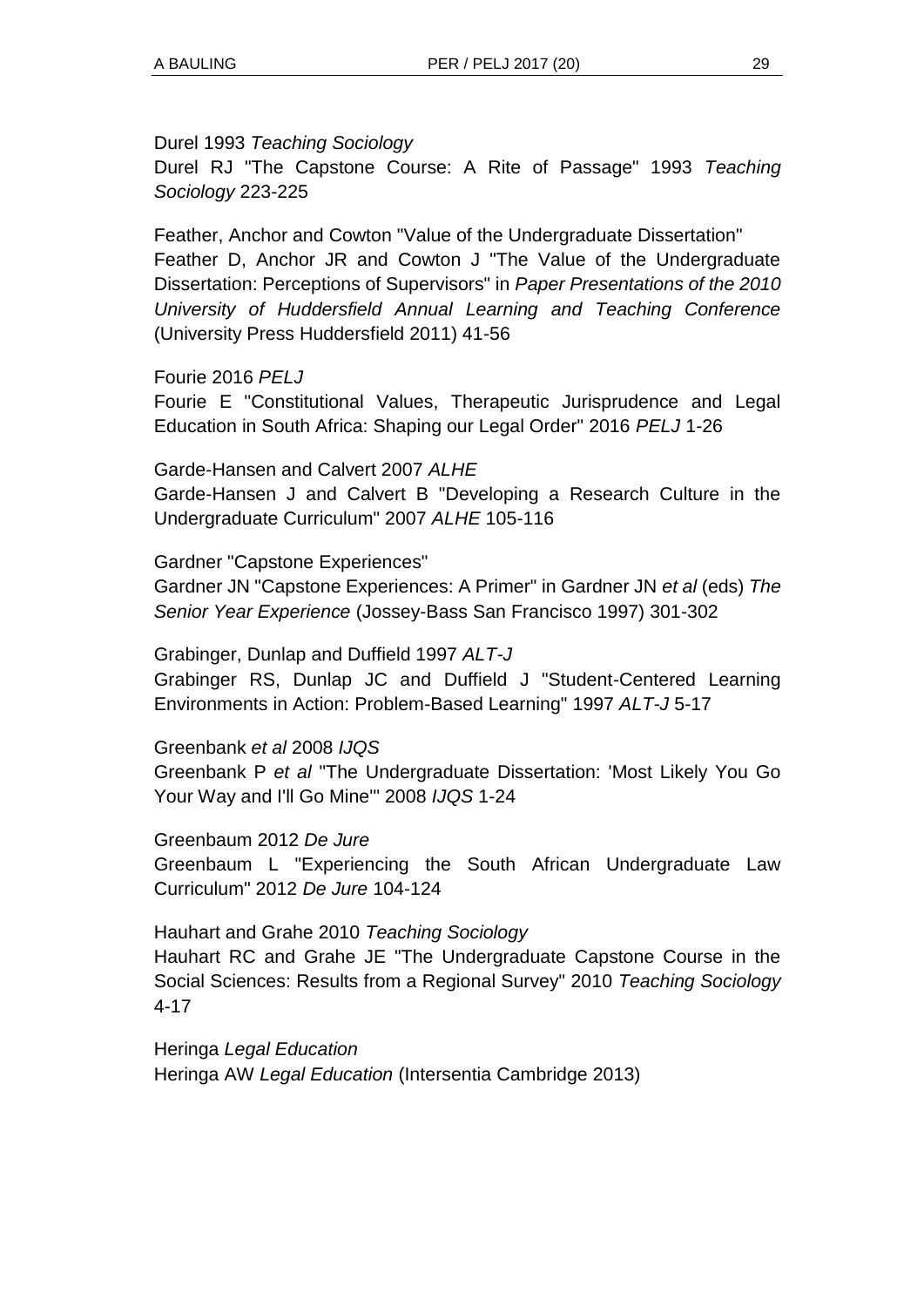Hoyle "Strategies in Curriculum Change"

Hoyle E "Strategies in Curriculum Change" in Watkins R (ed) *In-Service Training: Structure and Content* (Ward Lock London 1973) 91-103

### Iya 2001 *Africa Insight*

Iya P "Fighting Africa's Poverty and Ignorance through Clinical Legal Education" 30 September 2001 *Africa Insight* 47

Kennedy 1982 *J Legal Educ* Kennedy D "Legal Education and the Reproduction of Hierarchy" 1982 *J Legal Educ* 591-615

Kieft, Rijlaarsdam and Van den Bergh 2006 *EJPE*  Kieft M, Rijlaarsdam G and Van den Bergh H "Writing as a Learning Tool: Testing the Role of Students' Writing Strategies" 2006 *EJPE* 17-34

Klare 1998 *SAJHR* Klare KE "Legal Culture and Transformative Constitutionalism" 1998 *SAJHR* 146-188

Klare "Concluding Reflections"

Klare K "Concluding Reflections: Legal Activism after Poverty has been Declared Unconstitutional" in Liebenberg S and Quinot G (eds) *Law and Poverty: Perspectives from South Africa and Beyond (Juta Claremont 2012)* 423-432

Langa 2006 *Stell LR* Langa P "Transformative Constitutionalism" 2006 *Stell LR* 351-360

Le Roux 2004 *SAPL*

Le Roux W "Bridges, Clearings and Labyrinths: The Architectural Framing of Post-Apartheid Constitutionalism" 2004 *SAPL* 629-664

#### Levine "A President's Perspective"

Levine A "A President's Personal and Historical Perspective" in Gardner JN *et al* (eds) *The Senior Year Experience* (Jossey-Bass Publishers San Francisco 1997) 51-59

Liebenberg 2006 *Stell LR*  Liebenberg S "Needs, Rights and Transformation: Adjudicating Social Rights" 2006 *Stell LR* 5-36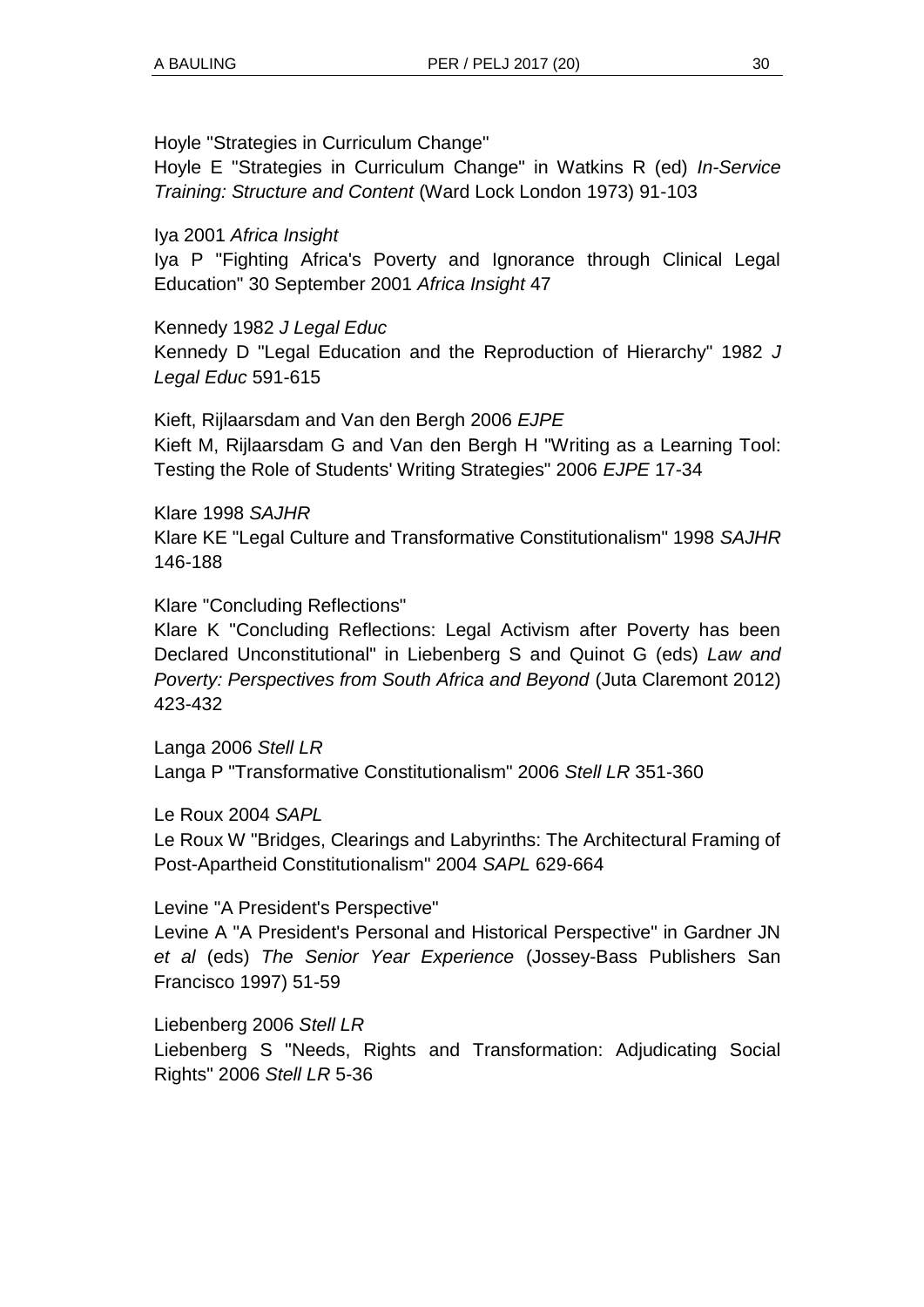Moseneke 2002 *SAJHR*

Moseneke D "The Fourth Bram Fischer Memorial Lecture: Transformative Adjudication" 2002 *SAJHR* 309-319

Nicholson 2011 *Fundamina* Nicholson C "The Relevance of the Past in Preparing for the Future" 2011 *Fundamina* 101-114

Pieterse 2005 *SAPL*  Pieterse M "What Do We Mean When We Talk About Transformative Constitutionalism?" 2005 *SAPL* 155-166

Quinot 2012 *SALJ* Quinot G "Transformative Legal Education" 2012 *SALJ* 411-433

Quinot and Greenbaum 2015 *Stell LR* Quinot G and Greenbaum L "The Contours of a Pedagogy of Law in South Africa" 2015 *Stell LR* 29-62

Ramphele *Focus* Ramphele M "Educating and Training the 21<sup>st</sup> Century South African Citizen" Nov/Dec 2012 *Focus* 1

Rowley and Slack 2004 *Education and Training*  Rowley J and Slack F "What is the Future for Undergraduate Dissertations?" 2004 *Education and Training* 176-181

Shah 1999 *Area* 

Shah A "Power Plays: Reflections on the Process of Submitting an Undergraduate Dissertation" 1999 *Area* 307-312

Smith "Curricular Structures for Cumulative Learning" Smith BL "Curricular Structures for Cumulative Learning" in Gardner JN *et al*  (eds) *The Senior Year Experience* (Jossey-Bass Publishers San Francisco 1997) 81-94

Smith and Bauling 2013 *Stell LR* Smith SR and Bauling A "Aiming for Transformation: Exploring Graduateness in South Africa" 2013 *Stell LR* 601-617

Snyman-Van Deventer and Swanepoel 2013 *Stell LR* Snyman-Van Deventer E and Swanepoel CF "Teaching South African Law Students (Legal) Writing Skills" 2013 *Stell LR* 510-527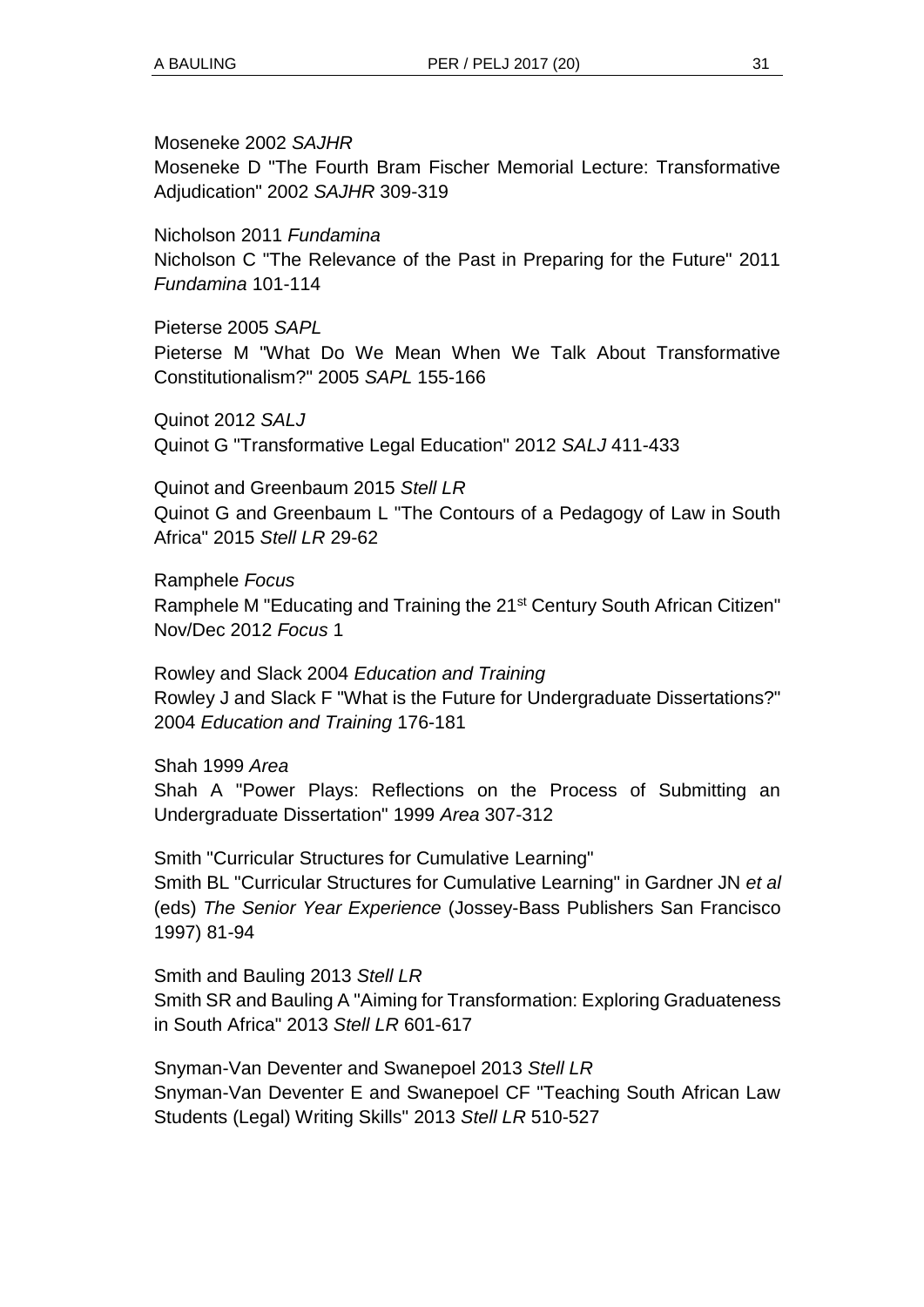#### Stefani *et al* 1997 *Assess Eval High Educ*

Stefani LAJ *et al* "A Comparison of Tutor and Student Conceptions of Undergraduate Research Project Work" 1997 *Assess Eval High Educ* 271- 288

Swanepoel and Bezuidenhout 2012 *De Jure* Swanepoel N and Bezuidenhout I "The Institutionalisation of Community Service Learning at South African Tertiary Institutions: With Specific Reference to the Role of University Law Clinics" 2012 *De Jure* 46-60

Swanepoel and Snyman-Van Deventer 2012 *Obiter*

Swanepoel N and Snyman-Van Deventer E "The Need for a Legal Writing Course in the South African LLB Curriculum" 2012 *Obiter* 121-134

Van der Walt 2006 *Fundamina*  Van der Walt AJ "Legal History, Legal Culture and Transformation in a Constitutional Democracy" 2006 *Fundamina* 1-47

Van Marle 2009 *Stell LR*  Van Marle K "Transformative Constitutionalism as/and Critique" 2009 *Stell LR* 286-301

Van Marle 2010 *PSLR* Van Marle K "Why Write?" 2010 *PSLR* 7-9

Van Marle and Modiri 2012 *SALJ*

Van Marle K and Modiri J "'What Does Changing the World Entail?' Law, Critique and Legal Education in the Time of Post-Apartheid" 2012 *SALJ* 209- 219

Veenman, Van Hout-Wolters and Afflerbach 2006 *Metacognition Learning* Veenman MVJ, Van Hout-Wolters BHAM and Afflerbach P "Metacognition and Learning: Conceptual and Methodological Considerations" 2006 *Metacognition Learning* 3-14

Watson 1983 *Improv Coll Univ Teach*

Watson DM "Dissertations as a Learning and Teaching Tool: Undergraduate Business Studies in the UK" 1983 *Improv Coll Univ Teach* 182-186

Wiersema and Licklider 2007 *HER* Wiersema JA and Licklider BL "Accountability for Learning Belongs to the Learner" 2007 *HER* 43-61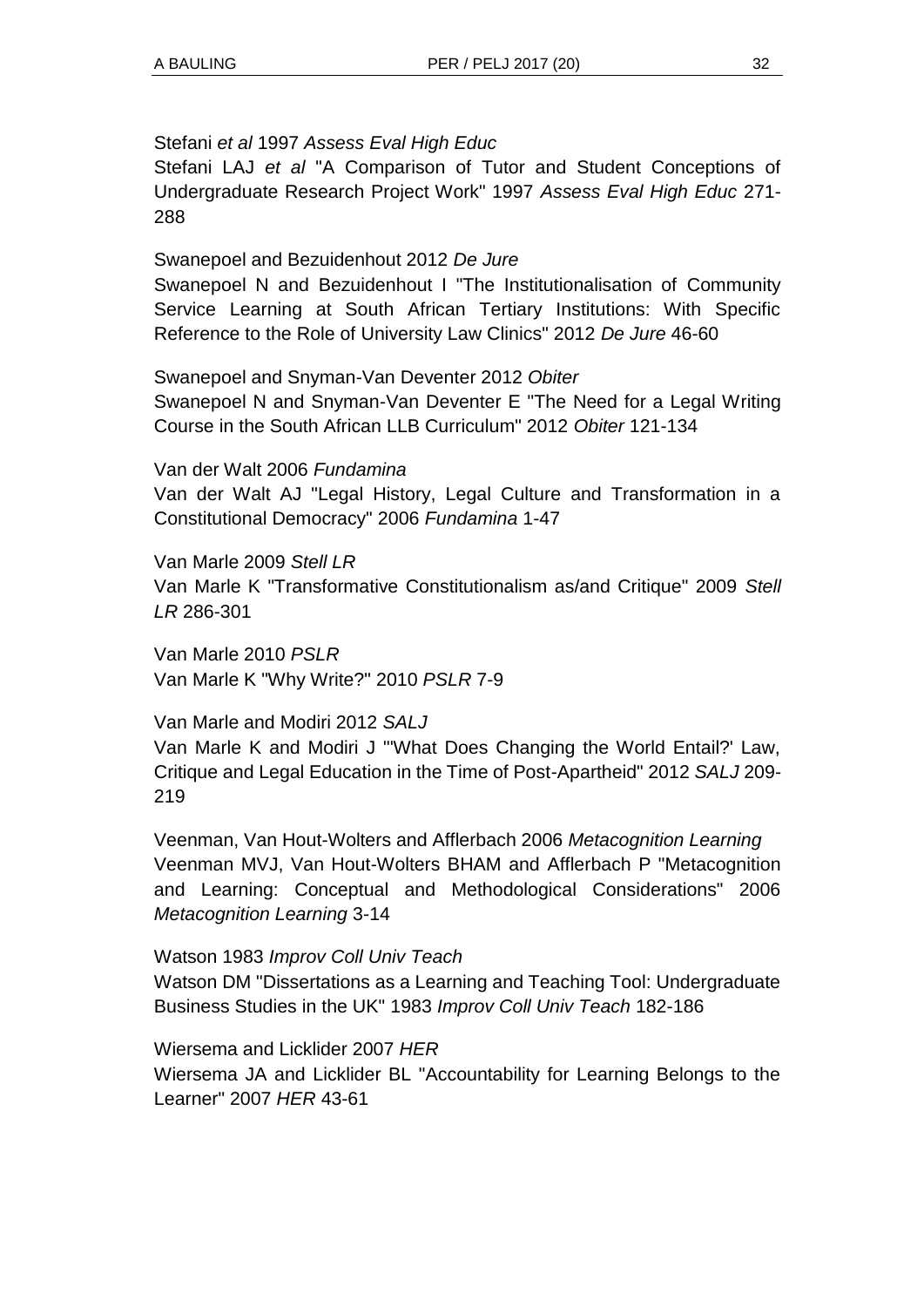Will 1978 *Antioch Rev*

Will F "A Dissertation on Dissertations" 1978 *Antioch Rev* 353-361

Woolman, Watson and Smith 1997 *SALJ*

Woolman, Watson and Smith "'Toto, I've a Feeling we're Not in Kansas Any More': A Reply to Professor Motala and Others on the Transformation of Legal Education in South Africa" 1997 *SALJ* 30-64

Zitzke 2014 *Acta Academia* Zitzke E "Stop the Illusory Nonsense! Teaching Transformative Delict" 2014 *Acta Academia* 52-76

### **Case law**

*Le Roux v Dey* 2011 3 SA 274 (CC)

### **Legislation**

*Constitution of the Republic of South Africa,* 1996

#### **Internet sources**

CHE 2016 http://www.che.ac.za/che\_online\_accreditation\_system/ national\_reviews \_system

Council on Higher Education 2016 *National Reviews Online System*  http://www.che.ac.za/che\_online\_ accreditation\_system/national\_reviews\_ system accessed 29 July 2016

Chosi *et al* 2015 http://www.che.ac.za/sites/default/files/LLB%20 Qualification%20 Standards\_%20LLB%20final%20version\_20150921\_3.pdf Chosi K *et al* 2015 *Qualification Standard for Bachelor of Laws*  http://www.che.ac.za

/sites/default/files/LLB%20Qualification%20Standards\_%20LLB%20final%2 0version\_20150921\_3.pdf accessed 29 July 2016

### **List of Abbreviations**

| ALHE                  | Active Learning in Higher Education              |
|-----------------------|--------------------------------------------------|
| ALT-J                 | Association for Learning Technology Journal      |
| <b>Antioch Rev</b>    | The Antioch Review                               |
| Assess Eval High Educ | Assessment and Evaluation in Higher<br>Education |
| <b>CHE</b>            | <b>Council on Higher Education</b>               |